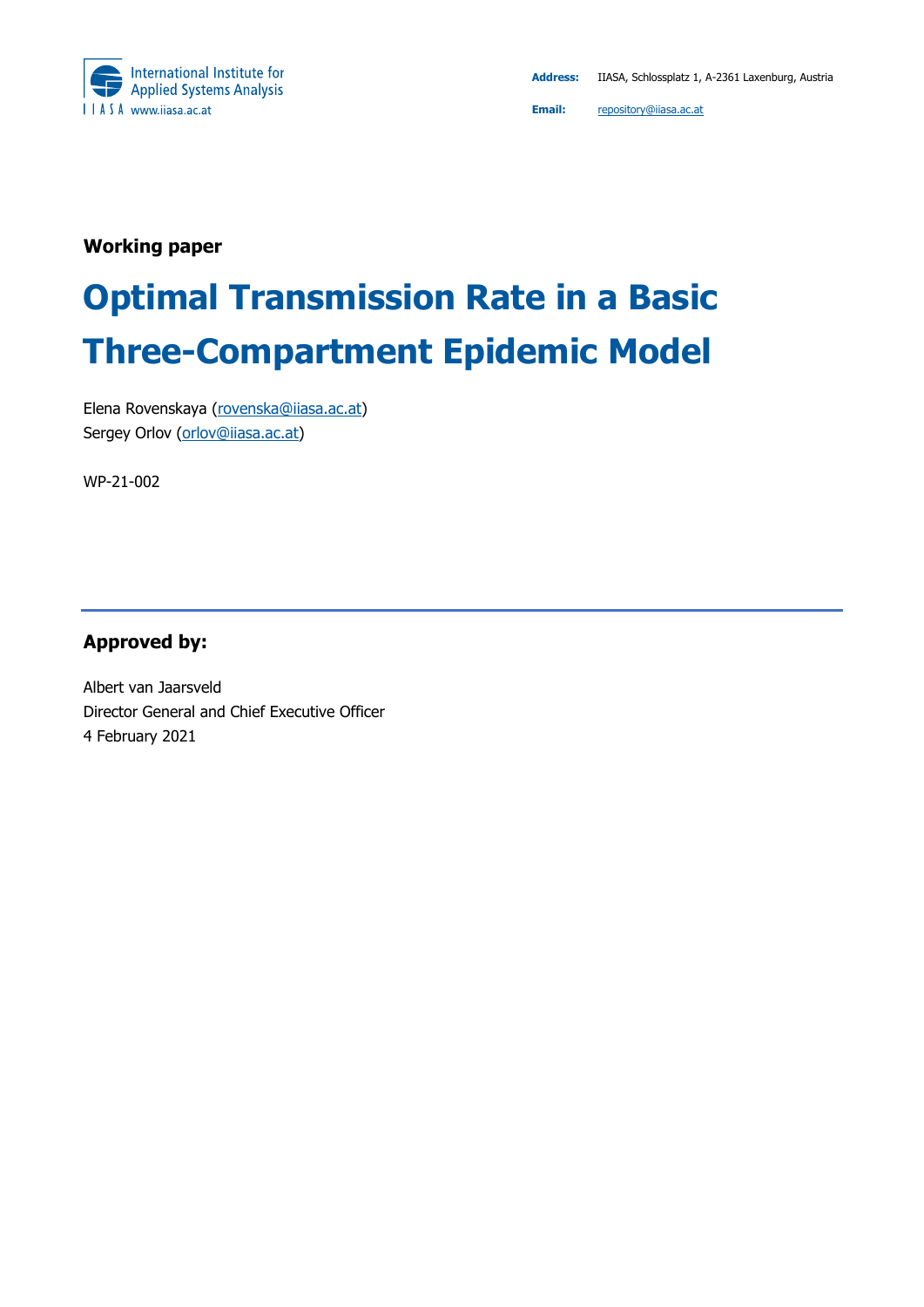### **Table of contents**

| 3.1. Epidemic containment policy that minimizes the total number of infected individuals11 |
|--------------------------------------------------------------------------------------------|
|                                                                                            |
|                                                                                            |
|                                                                                            |
|                                                                                            |
|                                                                                            |

#### **ZVR 524808900**

#### **Disclaimer:**

The authors gratefully acknowledge funding from IIASA and the National Member Organizations that support the institute (The Austrian Academy of Sciences; The Brazilian Federal Agency for Support and Evaluation of Graduate Education (CAPES); The National Natural Science Foundation of China (NSFC); The Academy of Scientific Research and Technology (ASRT), Egypt; The Finnish Committee for IIASA; The Association for the Advancement of IIASA, Germany; The Technology Information, Forecasting and Assessment Council (TIFAC), India; The Indonesian National Committee for IIASA; The Iran National Science Foundation (INSF); The Israel Committee for IIASA; The Japan Committee for IIASA; The National Research Foundation of Korea (NRF); The Mexican National Committee for IIASA; The Research Council of Norway (RCN); The Russian Academy of Sciences (RAS); Ministry of Education, Science, Research and Sport, Slovakia; The National Research Foundation (NRF), South Africa; The Swedish Research Council for Environment, Agricultural Sciences and Spatial Planning (FORMAS); The Ukrainian Academy of Sciences; The Research Councils of the UK; The National Academy of Sciences (NAS), USA; The Vietnam Academy of Science and Technology (VAST).



This work is licensed under a [Creative Commons Attribution-NonCommercial 4.0 International License.](https://creativecommons.org/licenses/by-nc/4.0/#_blank) For any commercial use please contact **[permissions@iiasa.ac.at](mailto:permissions@iiasa.ac.at)**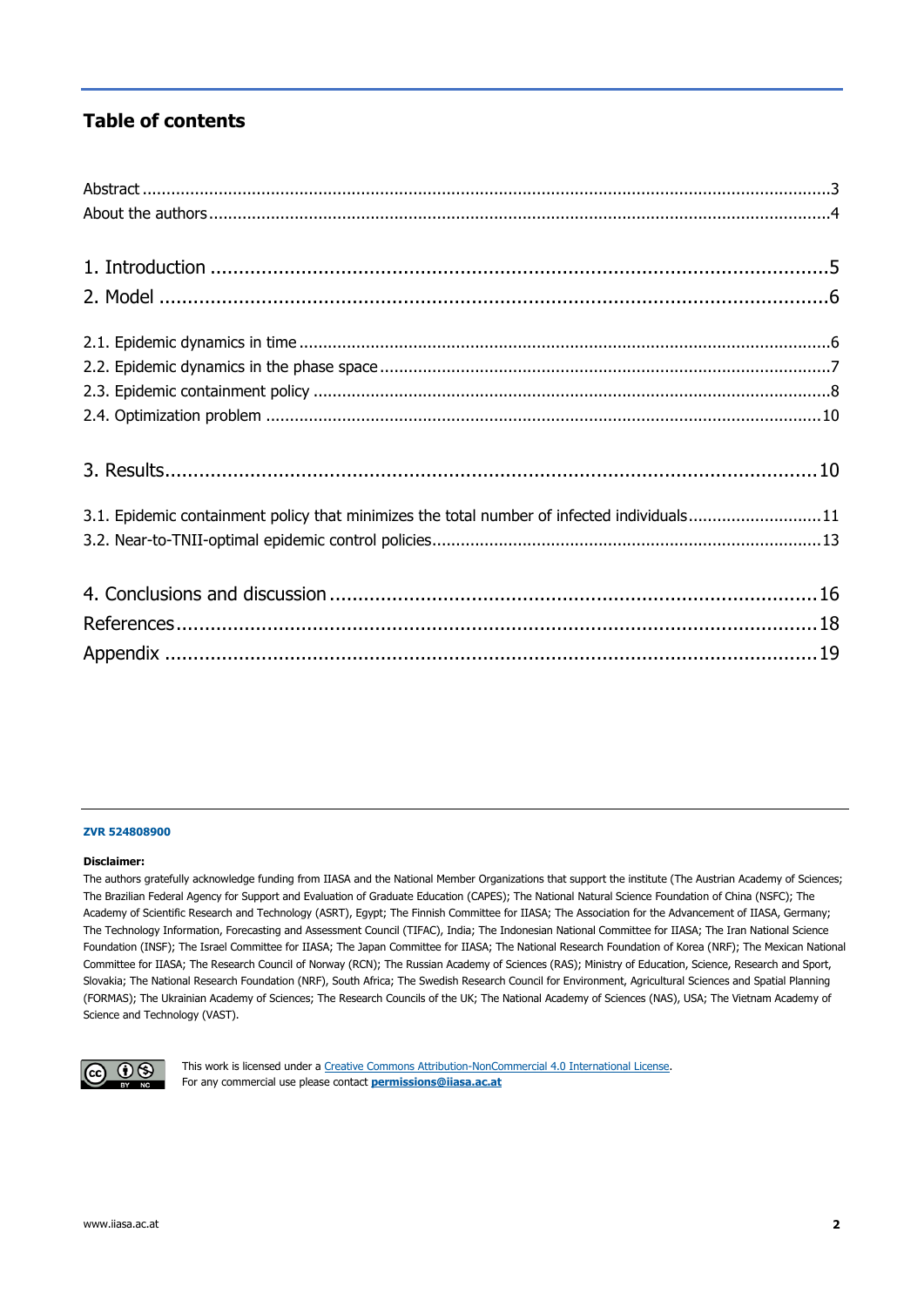### <span id="page-2-0"></span>**Abstract**

In this paper, we consider a communicable disease whose dynamics is described by a simple threecompartment epidemic model. The epidemic spread begins with a small number of infected persons brought into a totally susceptible population. We assume that the central planner can introduce policy measures to reduce the transmission rate and hence the basic reproduction number over some time interval in order to minimize the total number of infected individuals over the entire time horizon of the model. Our model is arguably the simplest possible model that can describe an epidemic spread and its control. This enables analytical treatment of the model and the derivation of the closed-form solution. We make the following conclusions. We observe that the total number of infected individuals depends only on the lowered basic reproduction number and the increment in the number of recovered individuals over the period of the policy measures' application; it does not depend, for example, on the number of infected or recovered at the time of the policy inception. Since our model does not include policy costs, we obtain that in order to minimize the total number of infected individuals, the central planner should impose infinitely long policy measures. There is a set of optimal measures: Measures from this set are characterized by the tradeoff between the lowered basic reproduction number and the inception time of the measures. Since infinitely long application of measures is likely to be infeasible in the real world, we derive measures of finite duration which are near-tooptimal, that is measures which lead to the total number of infected individuals that is higher than the optimal number by a small positive  $\varepsilon$ . Our analysis of these near-to-optimal measures suggests that a robust way to ensure a reasonable duration of measures and at the same time to achieve that they indeed lead to an  $\varepsilon$ optimal outcome is as follows. The central planner could choose the optimal policy inception time and the optimal lowered basic reproduction number, and then keep these measures for as long as it is feasible. The duration of this period will determine the number of infected individuals that will be achieved and the corresponding  $\varepsilon$ .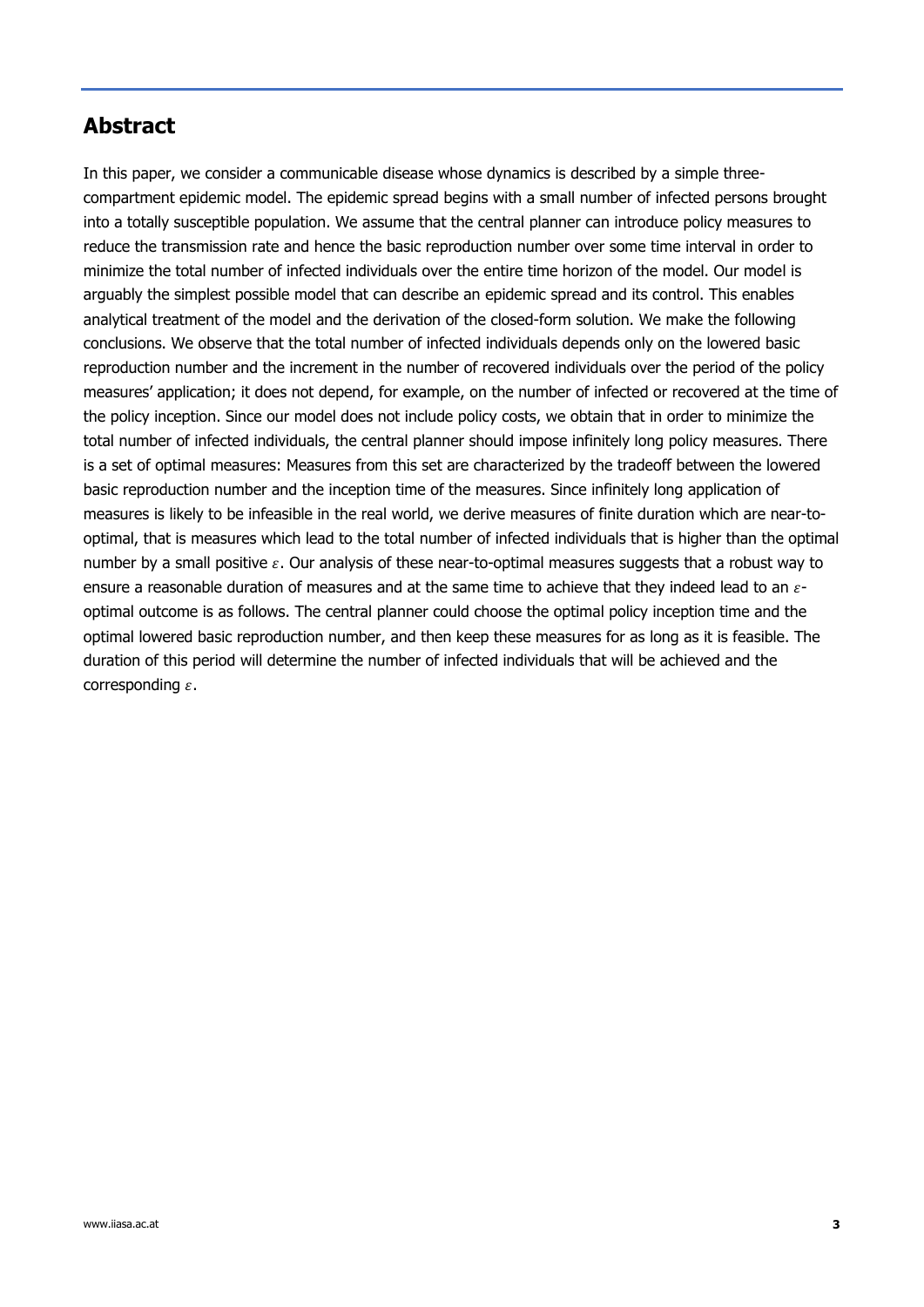## <span id="page-3-0"></span>**About the authors**

**Elena Rovenskaya** is the Program Director of the Advancing Systems Analysis Program at IIASA. She is also a Research Scholar at the Optimal Control Department of the Faculty of Computational Mathematics and Cybernetics, Lomonosov Moscow State University, Russia.

**Sergey Orlov** is a Research Scholar of the Exploratory Modeling Of Human-Natural Systems Research Group in the Advancing Systems Analysis Program at IIASA. He is also a Lecturer at the Optimal Control Department of the Faculty of Computational Mathematics and Cybernetics, Lomonosov Moscow State University, Russia.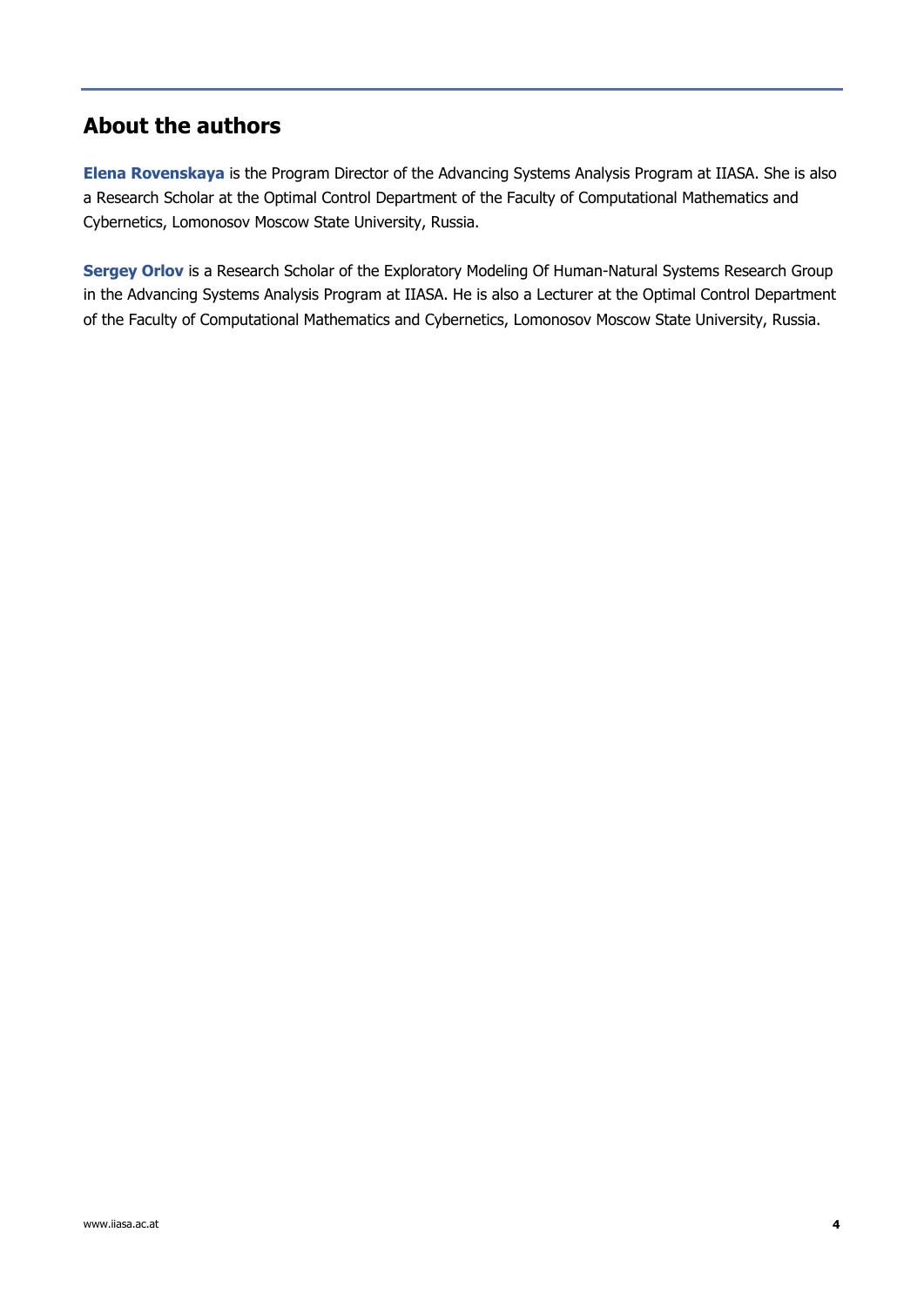## <span id="page-4-0"></span>**1. Introduction**

The COVID-19 pandemic boosted modelers' interest to analyze compartmental models in epidemiology. Rooted in the Kermack–McKendrick theory that was developed in the late 1920s (Kermack et al., 1927), these models split the population into several compartments based on the status of individuals with regard to the contagious disease under study. The most commonly used compartment model in epidemiology is the SIR model, which operates with three compartments – susceptible (S), infected (I), and recovered (R). The main process represented in this model is the flow of individuals from the compartment of susceptible to the compartment of infected. This flow depends on the stocks of individuals in both compartments, as well as on the transmission rate.

The transmission rate is a key parameter that defines the dynamics of an epidemic. It is a product of the contact rate of individuals and the risk of infection. The risk of infection depends on the disease type as well as on the immunity of individuals, and thus can be reduced through, for example, vaccination. In the absence of the vaccine, as it was the case with the COVID-19 outbreak, policy measures to confine the disease should target the contact rate of individuals; these typically include isolation, social distancing, and quarantine. These measures save people's lives and reduce negative health effects – but they create a disutility to the entire population which ranges from a simple inconvenience to significant economic losses. Ideally, measures that reduce the contact rate (and hence, the transmission rate) should be optimally phased-in and phased-out through the disease dynamics to make the maximum effect on the public health.

In this paper, we consider a communicable disease whose dynamics is described by the SIR model over an infinite time horizon. We assume that the government can introduce policy measures to reduce the transmission rate over some time interval within the considered time horizon. Thus, the transmission rate is modeled as a piecewise constant function with two switching points. The beginning and the end of the time interval over which the policy measure is active, as well as the lowered transmission rate in this time interval are control parameters in the model. The objective function to be minimized is the total number of infected individuals over the entire time horizon of the model.

Several optimal control problems for compartmental models in epidemiology were proposed and investigated before COVID-19 (Grigorieva et al., 2016; Hansen and Day, 2011; Rowthorn et al., 2009). The ongoing pandemic created a fertile ground for such analyses and thus a number of publications have appeared very recently, which consider models of optimal control of an epidemic (Mandal et al., 2020; Perkins and España, 2020; Tsay et al., 2020). These models attempt to analyze tradeoffs between stricter epidemic control policy measures and the economic losses that such measures entail. In terms of epidemic control policies, different papers focus on different policy outcomes, such as the number of deaths due to COVID-19 (Perkins and España, 2020), or the peak number of infected (Tsay et al., 2020), or the total number of infected (Mandal et al., 2020). As such models are too complex to be solved analytically, these publications present some numerical solutions, which give only a limited information on the entire picture.

In our paper, we take a different approach. We focus exclusively on the health impact of the disease. First, we derive a policy measure that minimizes the number of infected individuals and analyze its potential to confine the epidemic. Naturally, in the absence of a tradeoff, such an optimal policy measure prescribes to maintain as-low-as-possible transmission rate infinitely long. While this is infeasible in reality, the optimal number of infected individuals in this case can serve as a benchmark to which other, near-to-optimal policies could be related. In particular, we analyze solutions, which deliver the total number of infected individuals that is higher than the benchmark value by some small  $\varepsilon$  (as fraction of the entire population). In this case, the policy application interval can be finite. We analyze the tradeoffs between the duration and the strictness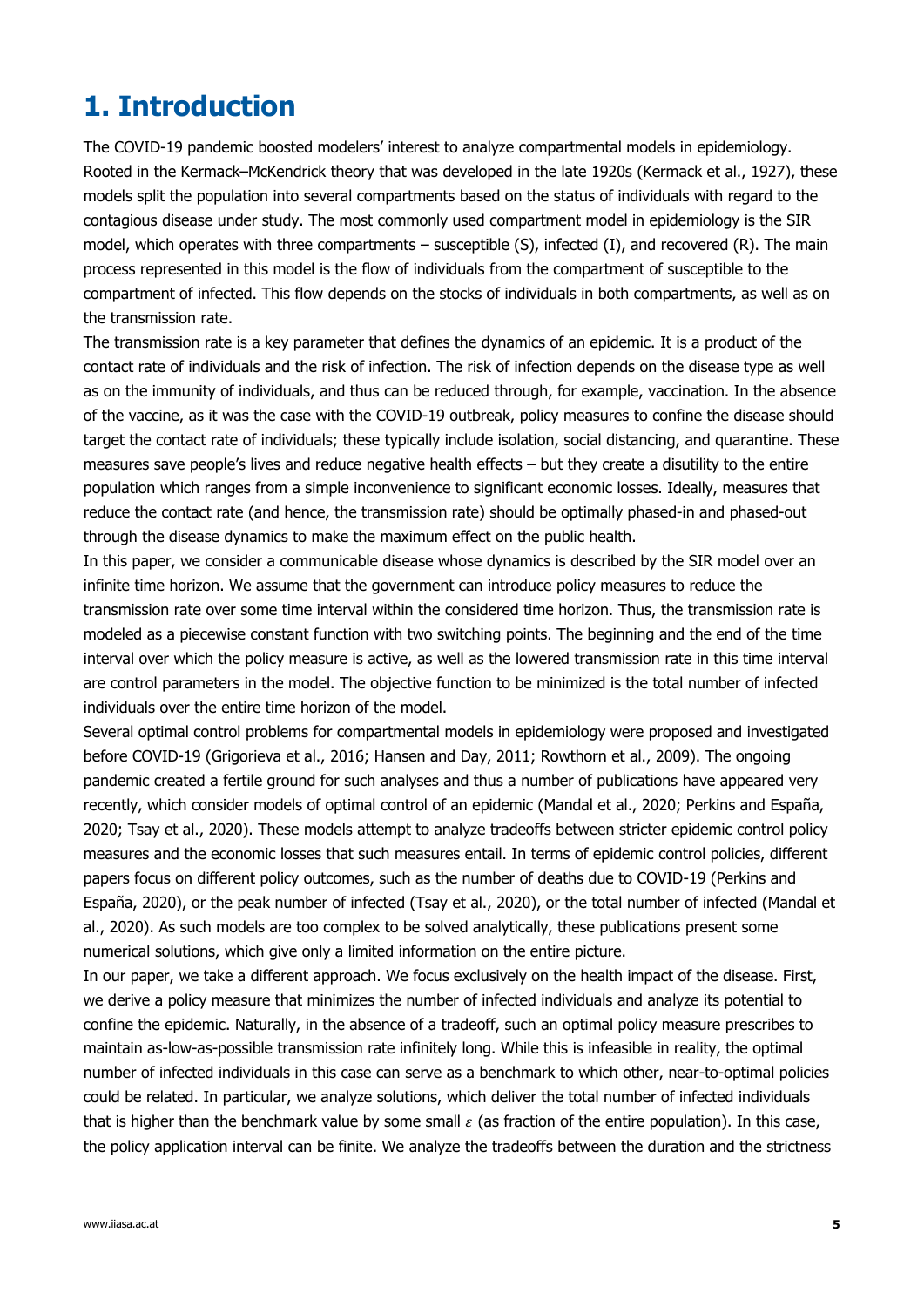of the policy measure for such near-optimal solutions. Information on these tradeoffs can inform decisions where other objective functions than the number of infected individuals are part of the decision making.

## <span id="page-5-0"></span>**2. Model**

### <span id="page-5-1"></span>**2.1. Epidemic dynamics in time**

In this section, we briefly describe the dynamics of the basic SIR model (Kermack et al., 1927). We assume that the population stays constant over time and that all infected individuals recover. Hence, the compartment stocks can be normalized by the total population. Let  $S(\tau)$ ,  $I(\tau)$ , and  $R(\tau)$  stand for the normalized stocks of the susceptible, infected, and recovered individuals at time moment  $\tau \geq 0$ . The dynamics of the contagious disease propagation within the population is described by the following initial value problem (IVP):

<span id="page-5-2"></span>
$$
\dot{S}(\tau) = -\beta S(\tau)I(\tau), \qquad S(0) = S_0,
$$
\n
$$
\dot{I}(\tau) = \beta S(\tau)I(\tau) - \gamma I(\tau), \quad I(0) = I_0,
$$
\n
$$
\dot{R}(\tau) = \gamma I(\tau), \qquad R(0) = R_0.
$$
\n(1)

Here, nonnegative initial values  $S_0$ ,  $I_0$ ,  $R_0$  are such that  $S_0 + I_0 + R_0 = 1$ ; parameter  $\beta > 0$  is the transmission rate and parameter  $\gamma > 0$  is the recovery rate, which is the inverse of the average infectious period. It is during the time period  $1/\gamma$  from the moment of getting infected that the individual can transmit the infection to another (susceptible) individual.

We introduce a linear transformation of time that allows to reduce the dimensionality of the parameter space as follows:  $t = \gamma \tau$ . Now, considering phase variables S, I, and R as functions of  $t \ge 0$ , we obtain the following equations equivalent to [\(1\):](#page-5-2)

<span id="page-5-3"></span>
$$
\dot{S}(t) = -\mu S(t)I(t), \qquad S(0) = S_0,\n\dot{I}(t) = \mu S(t)I(t) - I(t), \quad I(0) = I_0,\n\dot{R}(t) = I(t), \qquad R(0) = R_0.
$$
\n(2)

Here  $\mu = \beta/\gamma$  – which in literature is often denoted as  $\mathcal{R}_0$  – is the basic reproduction number describing the average number of secondary cases produced by an average infectious individual in a totally susceptible population over the duration of time when s/he remains infectious. In [\(2\),](#page-5-3)  $\mathcal{R}_0 = \mu$ , and we use  $\mu$  instead of  $\mathcal{R}_0$  as a notation for the basic reproduction number simply to make formulas look more elegantly. "Time"  $t$  is a unitless variable; it can be understood as the number of individual infectious periods stacked one after another. Let us point that such a transformation of time in the SIR model that leads to [\(2\)](#page-5-3) was used before in, for example, (Bertozzi et al., 2020) and (Khoshnaw et al., 2017). We introduce the following assumptions.

**Assumption A1.** We consider an epidemiological process that begins with a positive number of infected individuals and no recovered individuals, that is  $R_0 = 0$  and  $I_0 = 1 - S_0 > 0$ .

**Assumption A2.**  $\mathcal{R}_{e}(0) = S_0 \mathcal{R}_0 = S_0 \mu > 1$ , where  $\mathcal{R}_{e}(0)$  is the initial effective reproduction number that is the average number of secondary cases produced by an average infectious individual in a population with  $S_0$ susceptible individuals over the duration of time when s/he remains infectious.

Assumptions A1 and A2 together mean that system [\(1\)](#page-5-2) spans the whole lifecycle of an epidemic of a new disease. Assumption A1 means that initially, the population is close to be totally susceptible with a small number of initially infected individuals. There are no recovered individuals yet. The infection begins to spread as the initially infected individuals contact with the susceptible ones and transmit the disease to them. In this way, the number of infected individuals begins to grow (Assumption A2 implies a positive gradient of  $I(t)$  in a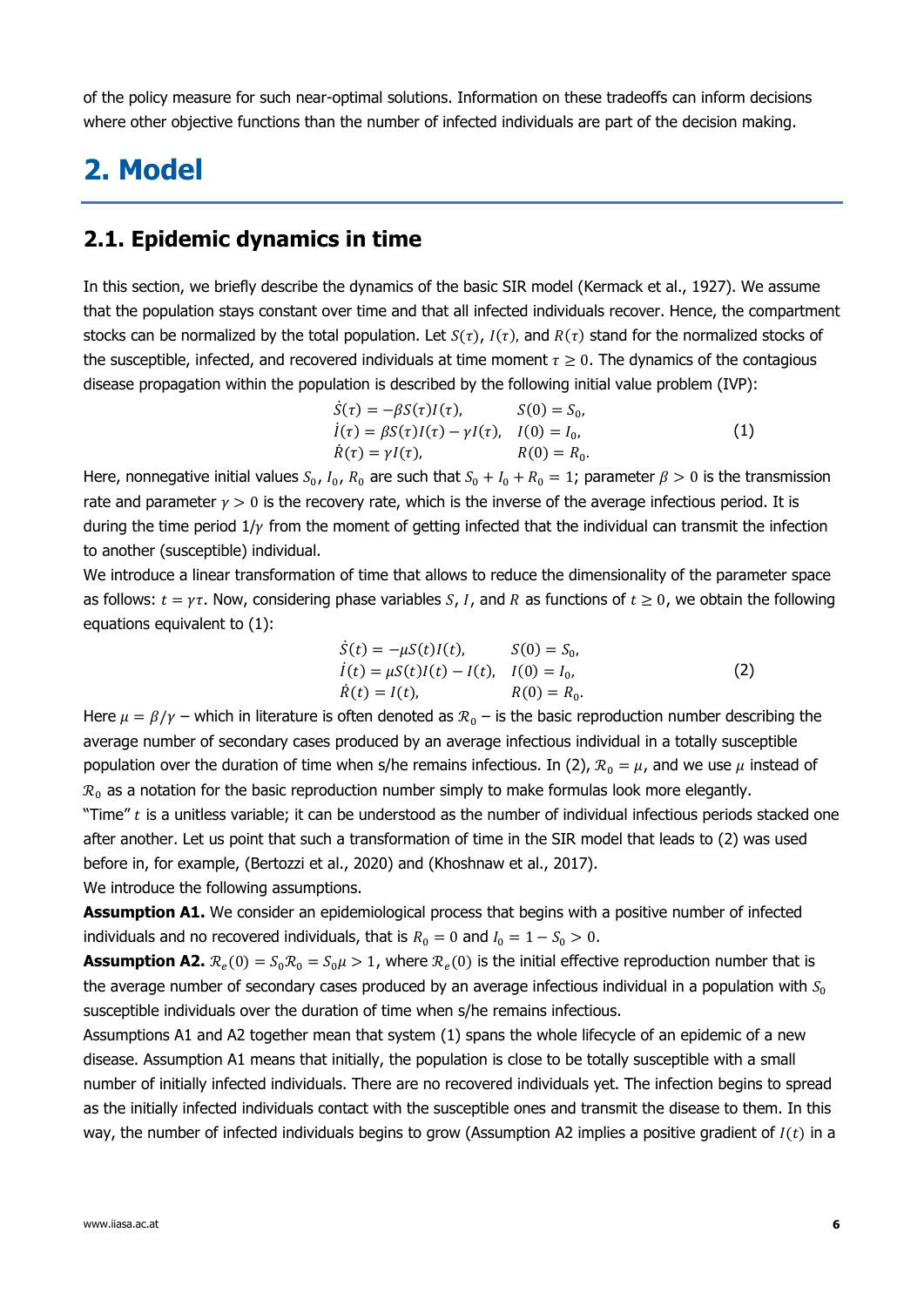right-hand side neighborhood of  $t = 0$ ). Over time, the number of susceptible individuals decreases which leads to a decrease of the effective reproduction number,  $\mathcal{R}_e(t) = S(t)\mu$ . This decelerates growth of the number of infected and eventually growth turns into decline as more and more individuals recover. This turning point occurs when the number of susceptible  $S(t)$  reaches  $1/\mu$ . Thus, in a well-mixed population, once the probability that a randomly selected individual is susceptible becomes lower than the threshold value  $1/\mu$ , the number of infected individuals begins to decline. This situation is often referred to as herd immunity (Hethcote, 2000).

Lemma 1 formally establishes some useful properties of the solution to the IVP [\(2\).](#page-5-3)

**Lemma 1.** Under Assumptions A1 and A2, solution  $(S(\cdot), I(\cdot), R(\cdot))$  to the IVP [\(2\)](#page-5-3) over the time interval  $t \in$  $[0, \infty)$  has the following properties.

- 1.  $S(t) \ge 0, I(t) \ge 0, R(t) \ge 0$  and  $S(t) + I(t) + R(t) = 1$  for all  $t \in [0, \infty)$ ;
- 2. S $\left(\cdot\right)$  is a strictly decreasing and  $R\left(\cdot\right)$  is a strictly increasing functions of time t over the entire  $t \in$  $[0, \infty);$
- 3. As  $t \to \infty$ ,  $(S(\cdot), I(\cdot), R(\cdot))$  converges to a fixed point  $(S_\infty, I_\infty, R_\infty)$  such that  $S_\infty = 1 R_\infty$ ,  $I_\infty = 0$ , and  $0 < R_{\infty} \leq 1$ . This means that  $R(t) \in [0, R_{\infty})$  for  $t \in [0, \infty)$ .

Equilibrium in statement 3 of Lemma 1 is sometimes referred to as endemic equilibrium (Choisy et al., 2007). The proof of Lemma 1 is in the Appendix.

### <span id="page-6-0"></span>**2.2. Epidemic dynamics in the phase space**

According to Lemma 1,  $R(t)$  is a monotonic, strictly increasing function of t that maps the time interval  $[0, \infty)$ into interval  $R \in [0, R_{\infty})$ . Thus, there exists an inverse of this mapping,  $t(R)$  – a monotonic, strictly increasing function of R that maps  $R \in [0, R_{\infty})$  back to  $t \in [0, \infty)$ . Using this bijection, we will consider phase variables S and *I* as functions of  $R \in [0, R_{\infty})$ . To eliminate the time dimension in [\(2\),](#page-5-3) we divide each of the first two equations by the third one and obtain the following equations

$$
\frac{dS}{dR}(R) = -\mu S(R), \qquad S(R_0) = S_0,
$$
  
\n
$$
\frac{dI}{dR}(R) = \mu S(R) - 1, \quad I(R_0) = 1 - S_0
$$
\n(3)

over  $R \in [0, R_{\infty})$ . The advantage of this transition is that the IVP [\(3\)](#page-6-1) has a closed-form solution as follows:

<span id="page-6-3"></span><span id="page-6-2"></span><span id="page-6-1"></span>
$$
S(R) = S_0 e^{-\mu R},\tag{4}
$$

$$
I(R) = 1 - R - S_0 e^{-\mu R}.
$$
 (5)

Lemma 2 establishes some useful properties of function  $I(\cdot)$  [\(5\).](#page-6-2)

**Lemma 2.** Consider  $R_{\infty}$  from Lemma 1. Under assumptions A1 and A2,  $R_{\infty}$  is a unique root of equation  $I(R) = 0$  over  $R \in [0, \infty)$  where  $I(R)$  is given by [\(5\).](#page-6-2) Moreover,  $I(R) > 0$  for  $R \in [0, R_{\infty})$  and  $I(R) < 0$  for  $R > 0$  $R_{\infty}$ .

Solving the transcendental equation  $I(R) = 0$  where  $I(R)$  is given by [\(5\),](#page-6-2) we obtain the exact formula for  $R_{\infty}$ is as follows:

<span id="page-6-4"></span>
$$
R_{\infty} = 1 + \mu^{-1} W(-\mu S_0 e^{-\mu})
$$
 (6)

where  $W(\cdot)$  is the principal branch of the Lambert function (Corless et al., 1996). In what follows, unless indicated differently, we will use "Lambert function" to refer to its principal branch.

Building on Lemma 2, Lemma 3 presents the equivalence between the IVP [\(2\)](#page-5-3) and the IVP [\(3\)](#page-6-1) formally. **Lemma 3.** Let assumptions A1 and A2 hold.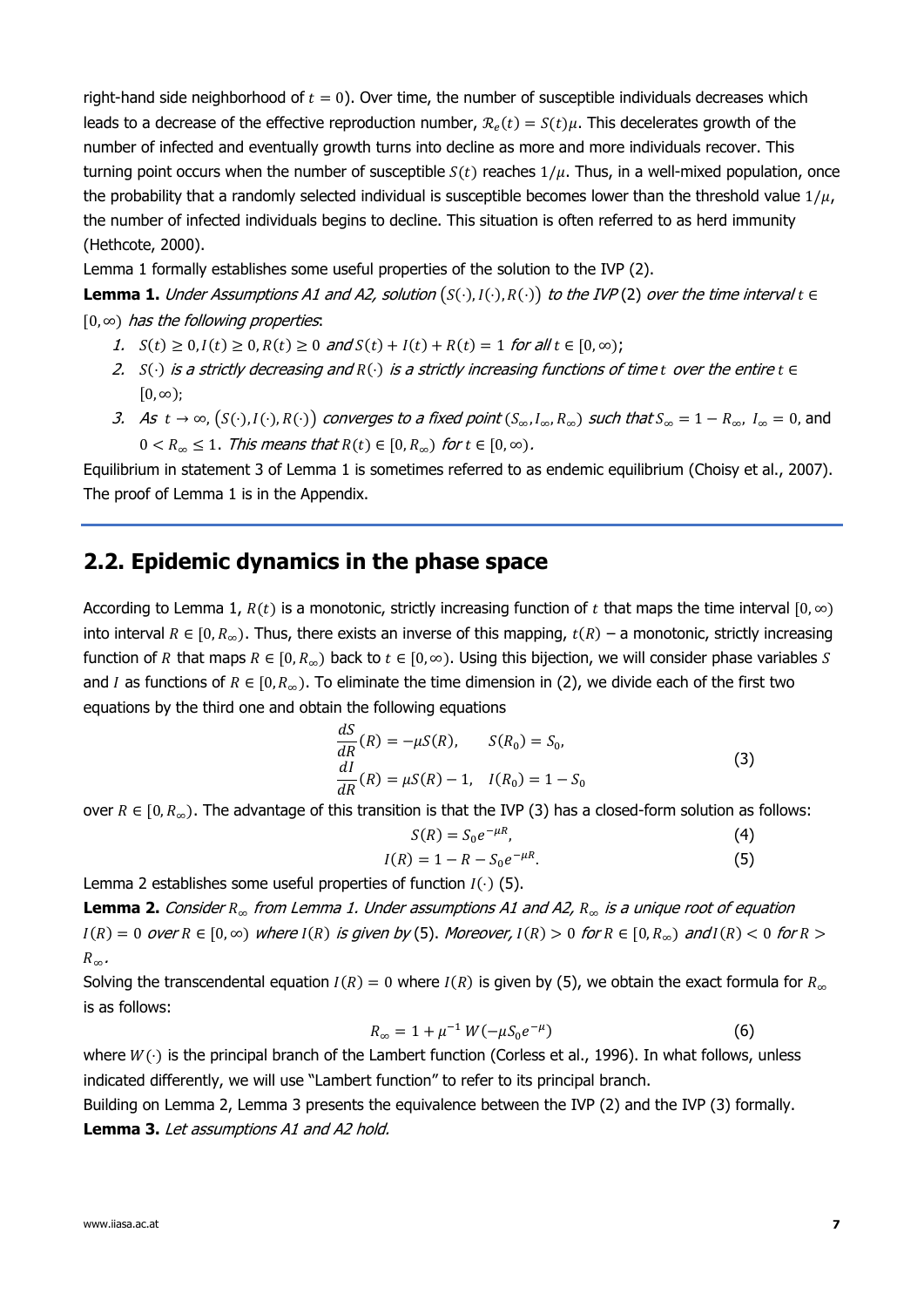- Let  $(S^{(2)}(t), I^{(2)}(t), R^{(2)}(t))$  $(S^{(2)}(t), I^{(2)}(t), R^{(2)}(t))$  $(S^{(2)}(t), I^{(2)}(t), R^{(2)}(t))$  be the solution to the IVP (2) over  $t \in [0, \infty)$ .
- Let  $(S^{(3)}(R), I^{(3)}(R))$  $(S^{(3)}(R), I^{(3)}(R))$  $(S^{(3)}(R), I^{(3)}(R))$  be the solution to the IVP(3) over  $R \in [0, R_\infty)$  as defined by [\(4\)](#page-6-3) and [\(5\)](#page-6-2), where  $R_{\infty}$  is a unique root of equation  $I^{(3)}(R) = 0$  as given by [\(6\)](#page-6-4).

Then

- $S^{(2)}(t) \equiv S^{(3)}(R^{(2)}(t))$  and  $I^{(2)}(t) \equiv I^{(3)}(R^{(2)}(t))$  over  $t \in [0, \infty)$ .
- $S^{(3)}(R) \equiv S^{(2)}(t^{(2)}(R))$  and  $I^{(3)}(R) \equiv I^{(2)}(t^{(2)}(R))$  over  $R \in [0, R_{\infty})$ .
- $R^{(2)}(\cdot)$  satisfies to the following IVP:

$$
\dot{R}(t) = 1 - R(t) - S_0 e^{-\mu R(t)}, \qquad R(0) = 0,
$$

and  $R^{(2)}(t) \rightarrow R_{\infty}$  as  $t \rightarrow \infty$ .

•  $t^{(2)}(\cdot)$  is inverse to  $R^{(2)}(\cdot)$  and satisfies to the following IVP:

$$
\dot{t}(R) = (1 - R - S_0 e^{-\mu R})^{-1}, \qquad t(0) = 0,
$$

and  $t^{(2)}(R) \to \infty$  as  $R \to R_{\infty}$ .

## <span id="page-7-0"></span>**2.3. Epidemic containment policy**

We consider an outbreak of a contagious disease with  $\mathcal{R}_0 = \mu_0 > 1$  and assume that the social planner aims to contain the outbreak by introducing an epidemic containment policy (ECP) over a certain period of time. We focus on ECPs which aim to decrease the transmission rate  $\beta$  – these include measures such as social distancing, quarantine etc. A decrease of the transmission rate leads to a proportional decrease of the basic reproduction number  $\mu = \beta/\gamma$ . Hence, in our model we assume that an ECP is applied over a time segment  $[t_c, t_c + \Delta t_c]$  to reduce the basic reproduction number from the original  $\mu_0$  to some lower  $\mu_c$ . Then the disease dynamics is described by the IVP [\(2\)](#page-5-3) in which  $\mu$  – instead of being constant – is of the following form

<span id="page-7-1"></span>
$$
\mu = \mu(t) = \begin{cases} \mu_0 & \text{if } t \in [0, t_c), \\ \mu_c \in [0, \mu_0] & \text{if } t \in [t_c, t_c + \Delta t_c), \\ \mu_0 & \text{if } t \in [t_c + \Delta t_c, \infty). \end{cases}
$$
(7)

The social planner can choose three control parameters of the ECP: the inception time,  $0 \le t_c < \infty$ , the effectiveness of the control measures, i.e., the lowered basic reproduction number,  $0 \leq \mu_c \leq \mu_0$ , and the duration,  $0 \leq \Delta t_c < \infty$ . Denote the set of all admissible ECPs as

 $Z = \{(t_c, \mu_c, \Delta t_c): 0 \le t_c < \infty, 0 \le \mu_c \le \mu_0, 0 \le \Delta t_c < \infty\} \subset R^3.$ 

The choice of the ECP control parameters defines the evolution of the phase variables  $(S(\cdot), I(\cdot), R(\cdot))$  over time t. The piecewise constant  $\mu(\cdot)$  [\(7\)](#page-7-1) allows splitting the corresponding IVP [\(2\)](#page-5-3) into a series of three IVPs each with a constant  $\mu$ . Due to this fact, the solution to this IVP has following properties.

**Lemma 4.** For any triple  $(t_c, \mu_c, \Delta t_c) \in Z$ , under assumptions A1 and A2, the corresponding solution  $(S(\cdot),I(\cdot),R(\cdot))$  to the IVP[\(2\)](#page-5-3) over the time interval  $t \in [0,\infty)$  has properties 1, 2, and 3 from Lemma 1. In the same way as above, we eliminate time and proceed from the IVP [\(2\)](#page-5-3) with the piecewise constant  $\mu$  [\(7\)](#page-7-1) to the IVP [\(3\)](#page-6-1) in which  $\mu$  is of the following form

<span id="page-7-2"></span>
$$
\mu = \mu(R) = \begin{cases} \mu_0 & \text{if } R \in [0, R_c), \\ \mu_c \in [0, \mu_0] & \text{if } R \in [R_c, R_c + \Delta R_c), \\ \mu_0 & \text{if } R \in [R_c + \Delta R_c, R_\infty). \end{cases}
$$
(8)

By this construction,  $R_c = R(t_c)$  and  $R_c + \Delta R_c = R(t_c + \Delta t_c)$ .

Thus, the inception and the duration of the ECP are now marked not in terms of time  $t$  but in terms of the corresponding levels of the recovered individuals. Hence, an ECP in model [\(3\),](#page-6-1) [\(8\)](#page-7-2) consists of the level of the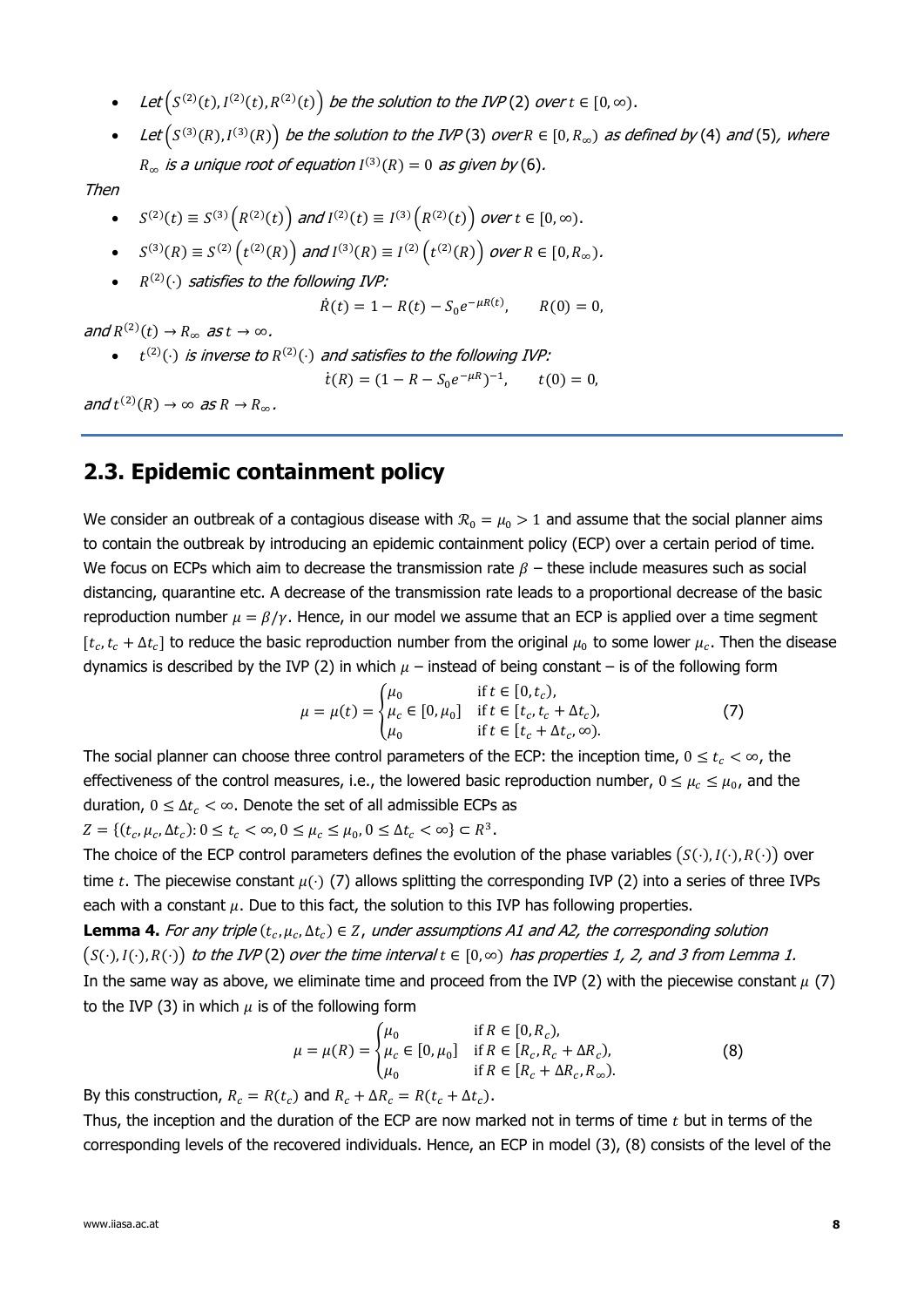recovered individuals which should be reached to kick off an ECP,  $0 \le R_c < R_{\infty}$ , the lowered basic reproduction number,  $0 \leq \mu_c \leq \mu_0$ , as well as the increment in the number of recovered that should be achieved to end the application of the measures,  $0 \leq \Delta R_c < R_\infty - R_c$ . Denote the set of all *admissible* ECPs as  $\Omega = \{ (R_c, \mu_c, \Delta R_c) : 0 \le R_c < R_{\infty}, 0 \le \mu_c \le \mu_0, 0 \le \Delta R_c < R_{\infty} - R_c \} \subset R^3.$ 

Using [\(4\)](#page-6-3) and [\(5\),](#page-6-2) we obtain the closed-form solution to the IVP [\(3\),](#page-6-1) [\(8\)](#page-7-2) as follows:

$$
S(R) = \begin{cases} S_0 e^{-\mu_0 R} & \text{if } R \in [0, R_c), \\ S_0 e^{-\mu_0 R_c} e^{-\mu_c (R - R_c)} & \text{if } R \in [R_c, R_c + \Delta R_c), \\ S_0 e^{-\mu_c \Delta R_c} e^{-\mu_0 (R - \Delta R_c)} & \text{if } R \in [R_c + \Delta R_c, R_\infty). \end{cases}
$$
(9)  

$$
I(R) = 1 - R - S(R). \tag{10}
$$

Analogously to Lemma 2, Lemma 5 establishes some useful properties of function  $I(\cdot)$  [\(10\)](#page-8-0) in this case. **Lemma 5.** Let ( $R_c$ ,  $\mu_c$ ,  $\Delta R_c$ )  $\in \Omega$ . Consider  $R_{\infty}$  from Lemma 4 and consider a continuation of S(R) and I(R) over the entire  $R \in [0, \infty)$  where in  $[R_\infty, \infty)$   $S(R)$  takes values according to the third line in [\(9\)](#page-8-1) and  $I(R)$  is defined by [\(10\)](#page-8-0). Under assumptions A1 and A2 and provided that

<span id="page-8-2"></span><span id="page-8-1"></span><span id="page-8-0"></span>
$$
I(R_c) > 0 \text{ and } I(R_c + \Delta R_c) > 0,
$$
\n
$$
(11)
$$

 $R_{\infty}$  is a unique root of equation  $I(R) = 0$ . Moreover,  $I(R) > 0$  for  $R \in [0, R_{\infty})$  and  $I(R) < 0$  for  $R \in (R_{\infty}, \infty)$ . Solving the transcendental equation  $I(R) = 0$  where  $I(R)$  is given by [\(10\),](#page-8-0) we obtain the exact formula for  $R_{\infty}$ as follows:

$$
R_{\infty} = 1 + \mu_0^{-1} W \big( -S_0 \mu_0 e^{-\mu_0} e^{(\mu_0 - \mu_c) \Delta R_c} \big). \tag{12}
$$

Interestingly,  $R_{\infty}$  does not depend on  $R_c$ , only on  $\Delta R_c$  and  $\mu_c$ .

Note that for any ECP  $(R_c, \mu_c, \Delta R_c) \in \Omega$ , inequality  $R_\infty \leq R_\infty^0$  holds, where

<span id="page-8-5"></span><span id="page-8-4"></span>
$$
R_{\infty}^{0} = 1 + \mu_{0}^{-1}W(-S_{0}\mu_{0}e^{-\mu_{0}})
$$
\n(13)

corresponds to a "degenerated" ECP, that is a policy that does not lead to any change in the disease dynamics; obviously a degenerated ECP has either  $\mu_c = \mu_0$  or if  $R_c = R_\infty$  or if  $\Delta R_c = 0$ . So, any nondegenerated ECP reduces  $R_{\infty}$  compared to  $R_{\infty}^{0}$ .

Denote

$$
\widehat{\Omega} = \{ (R_c, \mu_c, \Delta R_c) \in \Omega : I(R_c) > 0, I(R_c + \Delta R_c) > 0 \} \subset R^3.
$$

Using [\(9\)](#page-8-1) and [\(10\)](#page-8-0) to obtain explicit formulas for conditions [\(11\),](#page-8-2) we specify set  $\hat{\Omega}$  in terms of control parameters  $R_c$ ,  $\mu_c$ , and  $\Delta R_c$  as follows:

$$
0 \le R_c < 1 + \mu_0^{-1} W(-S_0 \mu_0 e^{-\mu_0}),\tag{14}
$$

<span id="page-8-7"></span><span id="page-8-6"></span><span id="page-8-3"></span>
$$
0 \le \mu_c \le \mu_0,\tag{15}
$$

$$
0 \leq \Delta R_c < 1 + \mu_c^{-1} W \left( -S_0 \mu_c e^{-\mu_c} e^{-(\mu_0 - \mu_c)R_c} \right) - R_c. \tag{16}
$$

Note that for  $\mu_c = 0$ , inequality [\(16\)](#page-8-3) should be understood as the limit case as follows:

$$
\Delta R_c < 1 + \lim_{\mu_c \to +0} \mu_c^{-1} W \left( -S_0 \mu_c e^{-\mu_c} e^{-(\mu_0 - \mu_c)R_c} \right) - R_c = 1 - S_0 e^{-\mu_0 R_c} - R_c.
$$

Lemma 6 establishes the equivalence between the IVP [\(2\)](#page-5-3) with  $\mu = \mu(t)$  as defined by [\(7\)](#page-7-1) and the IVP [\(3\)](#page-6-1) with  $\mu = \mu(R)$  as defined by [\(8\).](#page-7-2)

**Lemma 6.** Let  $(t_c, \mu_c, \Delta t_c) \in \mathbb{Z}$  and  $(R_c, \mu_c, \Delta R_c) \in \hat{\Omega}$ . Let assumptions A1 and A2 hold. Moreover,

- Let  $\bigl(S^{(2)}(t),I^{(2)}(t),R^{(2)}(t)\bigr)$  be the solution to the IVP[\(2\),](#page-5-3) [\(7\)](#page-7-1) over  $t\in[0,\infty)$ .
- Let  $(S^{(3)}(R), I^{(3)}(R))$  be the solution to the IVP[\(3\),](#page-6-1) [\(8\)](#page-7-2) over  $R \in [0, R_\infty)$  as defined by [\(9\)](#page-8-1) and [\(10\)](#page-8-0), where  $R_{\infty}$  is a unique root of equation  $I^{(3)}(R) = 0$  as given by [\(12\)](#page-8-4).

Then

• 
$$
S^{(2)}(t) \equiv S^{(3)}(R^{(2)}(t))
$$
 and  $I^{(2)}(t) \equiv I^{(3)}(R^{(2)}(t))$  over  $t \in [0, \infty)$ , where  $t_c = t^{(2)}(R_c)$  and  $\Delta t_c = t^{(2)}(R_c + \Delta R_c) - t^{(2)}(R_c)$ .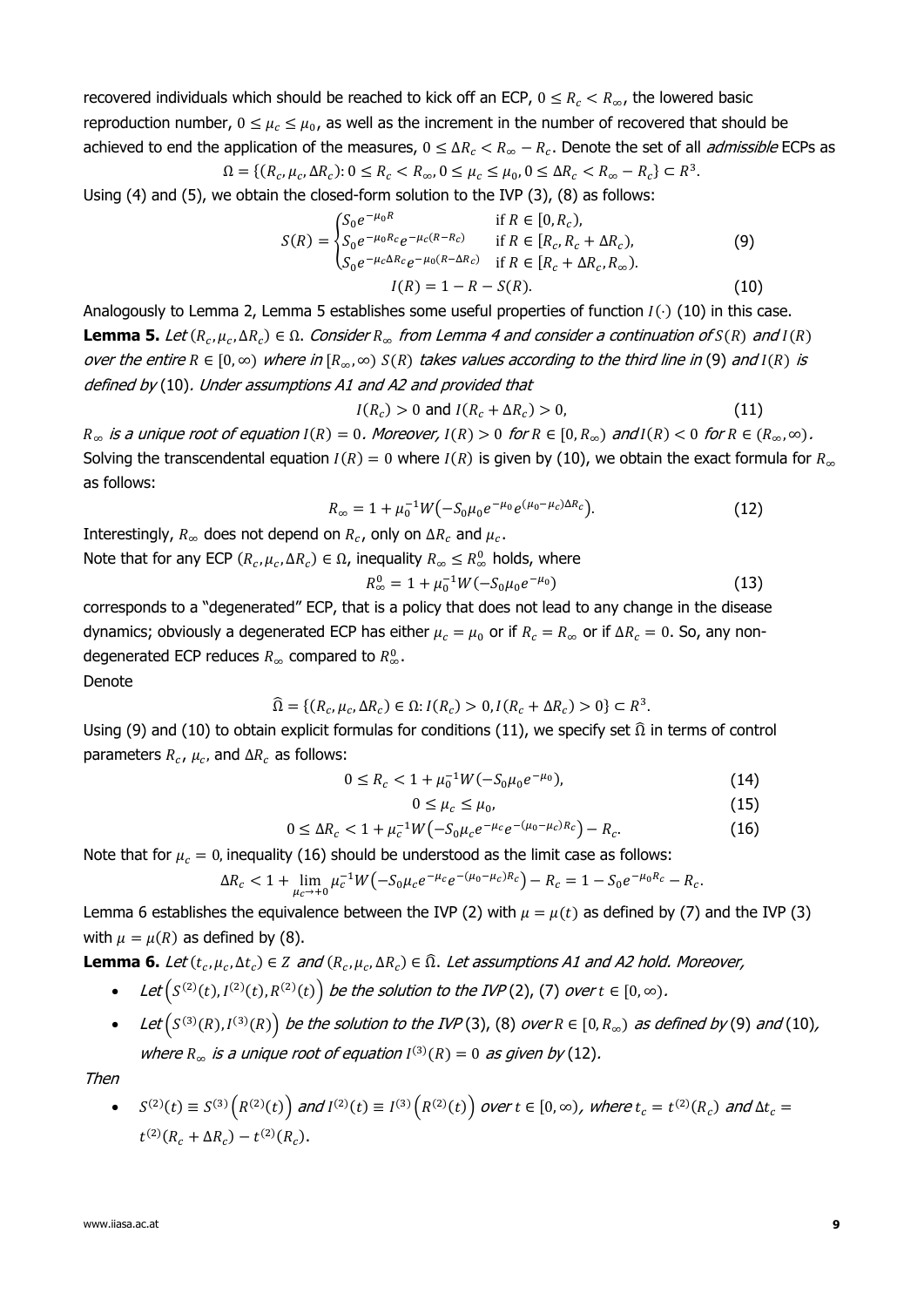- $S^{(3)}(R) \equiv S^{(2)}(t^{(2)}(R))$  and  $I^{(3)}(R) \equiv I^{(2)}(t^{(2)}(R))$  over  $R \in [0, R_{\infty})$ , where  $R_c = R^{(2)}(t_c)$  and  $\Delta R_c =$  $R^{(2)}(t_c + \Delta t_c) - R^{(2)}(t_c).$
- $\bullet$   $\quad$   $R^{(2)}(\cdot)$  satisfies to the following IVP:

 $\dot{R}(t) = 1 - R(t) - S_0 e^{-\mu(t)R(t)}$  $R(0) = 0$ .

and  $R^{(2)}(t) \rightarrow R_{\infty}$  as  $t \rightarrow \infty$ .

•  $t^{(2)}(\cdot)$  is inverse to  $R^{(2)}(\cdot)$  and satisfies to the following IVP:

<span id="page-9-4"></span>
$$
\dot{t}(R) = \left(1 - R - S_0 e^{-\mu(R)R}\right)^{-1}, \qquad t(0) = 0,\tag{17}
$$

and  $t^{(2)}(R) \to \infty$  as  $R \to R_{\infty}$ .

### <span id="page-9-0"></span>**2.4. Optimization problem**

We assume that the aim of an epidemic containment policy is to minimize the total number of infected individuals within the entire time interval  $[0, \infty)$ . Let us compute this number. The outbreak dynamics begins with  $I_0$  infected individuals, and at each time moment  $t \in (0, \infty)$ , there are  $\mu(t)S(t)I(t)$  newly infected individuals. Eventually, all infected individuals recover and, hence, the total number of infected individuals (TNII) is

$$
I_0 + \int_0^{\infty} \mu(t)S(t)I(t)dt = I_0 + \int_0^{\infty} [I(t) + \dot{R}(t)]dt = R_{\infty}.
$$

Thus, we consider the following optimization problem:

<span id="page-9-2"></span>
$$
R_{\infty} \to \inf\nsubject to:\n
$$
\dot{S}(t) = -\mu(t)S(t)I(t), \qquad S(0) = S_0,
$$
\n
$$
\dot{I}(t) = \mu(t)S(t)I(t) - I(t), \quad I(0) = 1 - S_0,
$$
\n
$$
\dot{R}(t) = I(t), \qquad R(0) = 0.
$$
\n
$$
(t_c, \mu_c, \Delta t_c) \in Z.
$$
\n(18)
$$

Relation [\(12\)](#page-8-4) provides an explicit formula for the objective function  $R_{\infty}$  which depends only on two parameters,  $\mu_c$  and  $\Delta R_c$ , and does not depend on  $R_c$ . As the Lambert function  $W(\cdot)$  is strictly increasing, the search for an infimum of [\(12\)](#page-8-4) with regard to  $R_c$ ,  $\mu_c$ , and  $\Delta R_c$  is equivalent to the search for a supremum of the product  $(\mu_0 - \mu_c)\Delta R_c$ . Hence, based on Lemma 6, the following optimization problem is equivalent to problem [\(18\):](#page-9-2)

<span id="page-9-3"></span>
$$
(\mu_0 - \mu_c) \Delta R_c \to \sup\nsubject to:\n0 \le R_c < 1 + \mu_0^{-1} W(-S_0 \mu_0 e^{-\mu_0}),\n0 \le \mu_c \le \mu_0,\n0 \le \Delta R_c < 1 + \mu_c^{-1} W(-S_0 \mu_c e^{-\mu_c} e^{-(\mu_0 - \mu_c)R_c}) - R_c.
$$
\n(19)

(Recall the comment to inequality [\(16\)](#page-8-3) concerning the treatment of case  $\mu_c = 0$ ).

## <span id="page-9-1"></span>**3. Results**

In this section, we discuss problem [\(19\)](#page-9-3) under assumptions A1 and A2. In the figures that provide illustration to our statements, we use  $\mu_0 = 1.95$ , which corresponds to the average estimate of the basic reproduction number for China provided by WHO on 18 January 2020 (Liu et al., 2020). We use  $S_0 = 1 - 10^{-7}$ , which means that the initial number of infected individuals constitutes 0.00001% of the population. Officially, a very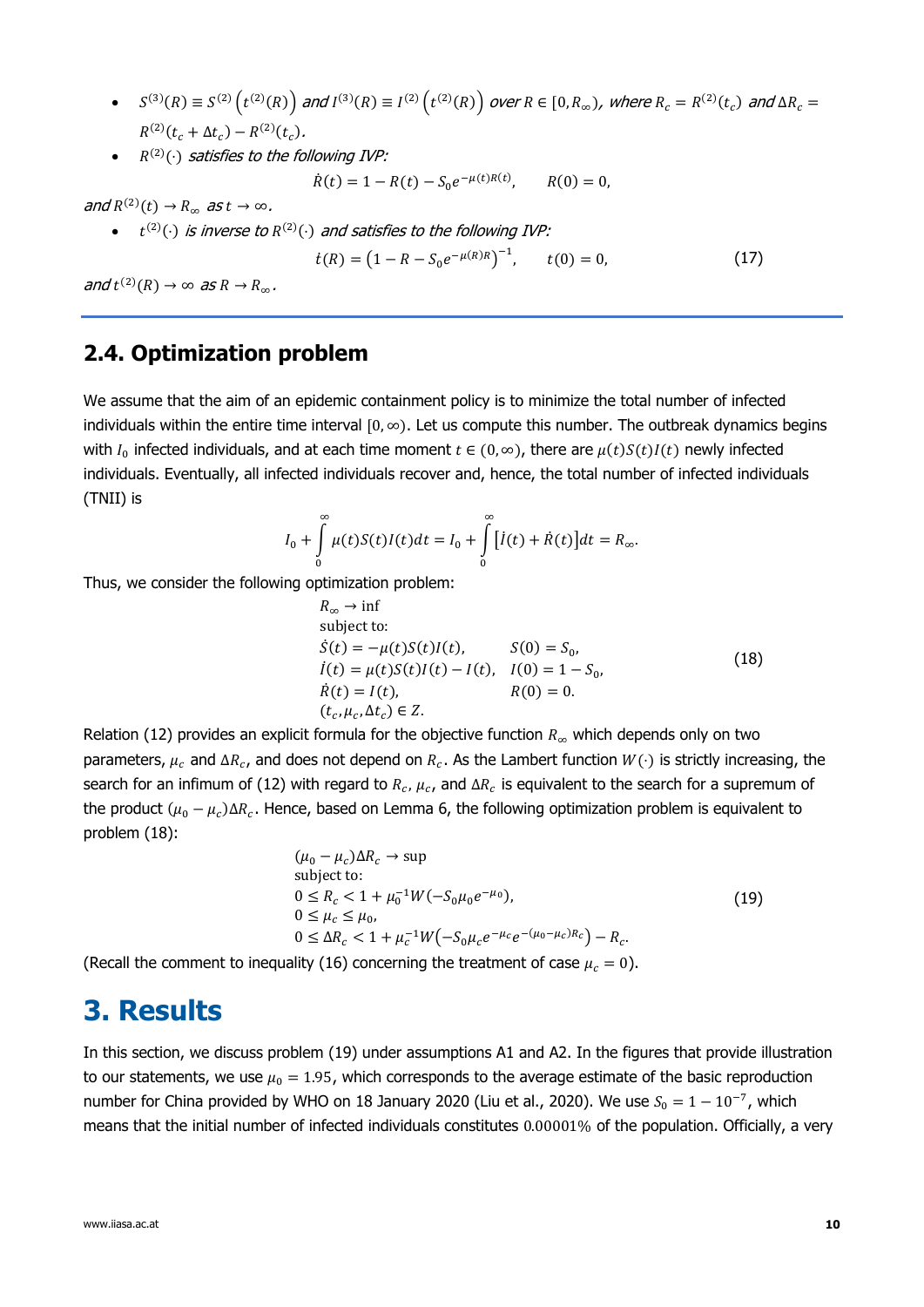close level to this value was achieved in China on 19 January 2020<sup>1</sup>. Qualitatively, the results presented in the figures do not depend on the choice of these parameters.

## <span id="page-10-0"></span>**3.1. Epidemic containment policy that minimizes the total number of infected individuals**

Denote  $\bar{R} = \mu_0^{-1} \ln(S_0 \mu_0)$  and  $\bar{\mu} = (1 - \mu_0^{-1})^{-1} \ln(S_0 \mu_0)$ .

**Proposition 1.** The following one-parametric family accumulates optimal solutions to the TNII-optimization problem [\(19\)](#page-9-3) under assumptions A1 and A2:

<span id="page-10-1"></span>
$$
R_c^* \in [0, \bar{R}],
$$
  
\n
$$
\mu_c^* = \frac{\ln(S_0 \mu_0) - \mu_0 R_c^*}{1 - \mu_0^{-1} - R_c^*},
$$
  
\n
$$
\Delta R_c^* = 1 - \mu_0^{-1} - R_c^*,
$$
\n(20)

The optimal value of the objective function is then

 $R^*_{\infty} = 1 - \mu_0^{-1} = R^*_{c} + \Delta R^*_{c}.$ 

Note that the optimal triples  $(R_c^*, \mu_c^*, \Delta R_c^*)$  in [\(20\)](#page-10-1) lie on the boundary of the admissible set of problem [\(19\).](#page-9-3) The optimal solution family could likewise be parametrized by  $\mu_c^* \in [0,\bar{\mu}]$  or by  $\Delta R_c^* \in [1-\mu_0^{-1}-\bar{R}, 1-\mu_0^{-1}]$ . The proof of Proposition 1 can be found in the Appendix.

Proposition 1 states that an ECP that minimizes the total number of infected individuals should continue until all infected people have recovered, thus the number of recovered reaches  $R^*_\infty = 1 - \mu_0^{-1}$ . It means that the optimal terminal number of individuals who remain susceptive is  $S^*_{\infty} = \mu_0^{-1}$ , which equals to the threshold value for herd immunity. The optimal TNII is higher for an epidemic with a higher basic reproduction number  $\mu_{0}$ .

We illustrate the TNII-optimal solution set from Proposition 1 in Figure 1. The thick black curve depicts optimal pairs of  $\mu_c^*$  and  $R_c^*$  [\(20\).](#page-10-1) Corresponding optimal  $\Delta R_c^*$  is the distance between the point on thick black curve and the vertical line  $R_c = R^*_{\infty}$ . In order to minimize the total number of infected individuals – equal to  $R_{\infty}$  – the epidemic containment policy should kick off any time from the beginning of the disease outbreak and before the number of recovered individuals  $R_c^*$  reaches the critical threshold value  $\bar{R}$ . The optimal increment of the number of recovered individuals  $\Delta R_c^*$  always complements  $R_c^*$  such that  $R_c^* + \Delta R_c^* = R_\infty^*$ . The choice of the optimal  $R_c^*\in[0,\bar{R}]$  dictates the optimal level to which the basic reproduction number needs to be lowered –  $\mu_c^*\in[0,\bar\mu]$  [\(20\).](#page-10-1) There is a tradeoff between the strictness of an ECPs and the optimal start of the policy implementation period: A later start of an optimal ECP application (i.e., a higher  $R_c^*$ ) requires a larger reduction in the basic reproduction number (i.e., a lower  $\mu_c^*$ ).

 $1$  125 confirmed cases (WHO COVID-19 Table, 2020) with respect to the population of 1,408,526,449 people as of 1 January 2020 (China population - Countrymeters, 2020).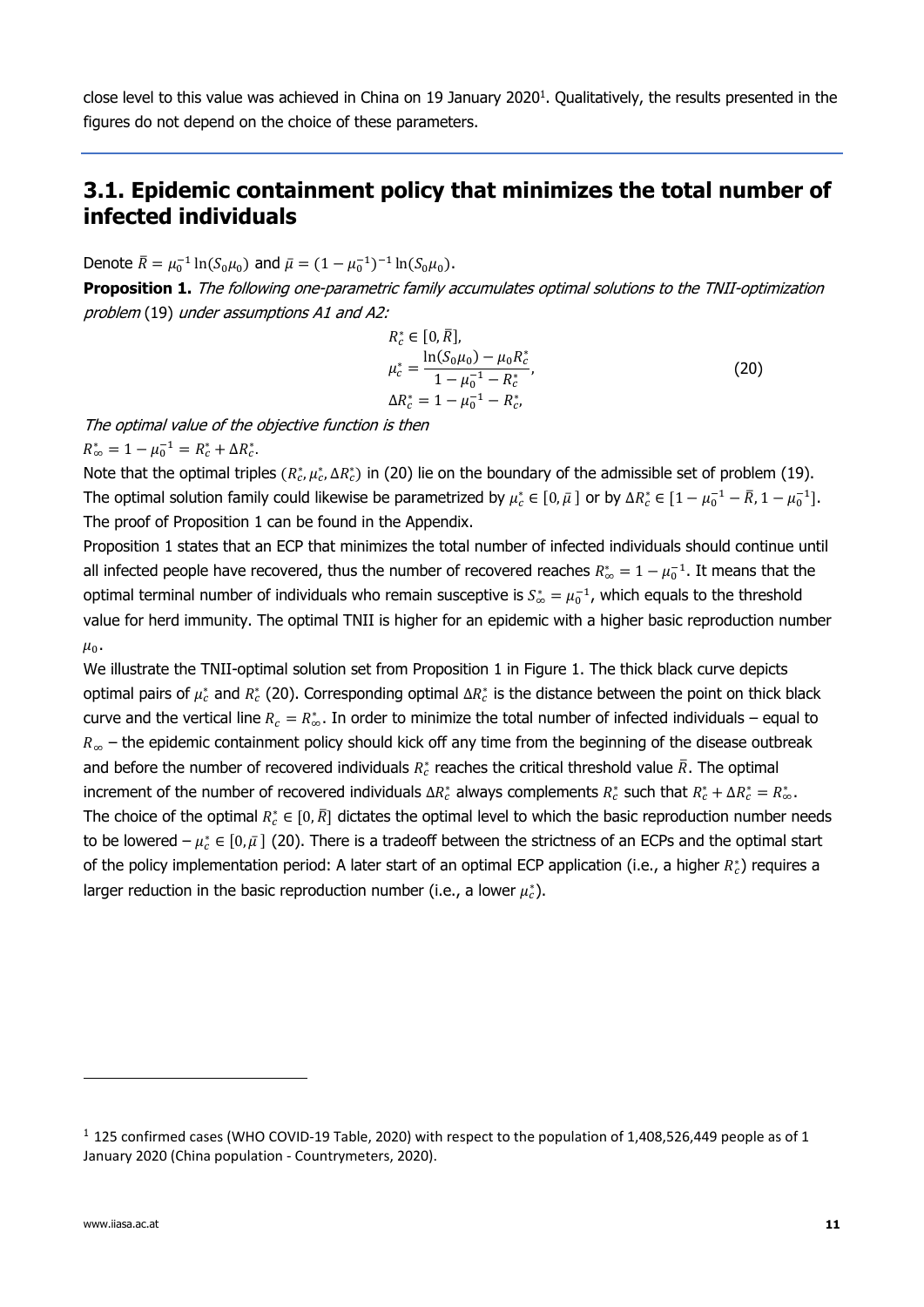

**Figure 1.** The space of control parameters  $\mu_c$  and  $R_c$ . All optimal  $\mu_c^*$  and  $R_c^*$  from the one-parametric famil[y \(20\)](#page-10-1) lie on the thick black curve. Corresponding optimal  $\Delta R_c^*$  is the distance between a point on the thick black curve and the vertical line  $R_c = R^*_{\infty}$ . Two small plots located above and below the thick black curve in Figure 1 depict epidemic curves for different values of control parameters; in both plots, the black curve depicts the TNII-optimal dynamics; grey curves depict illustrative dynamics for non-optimal values of  $\mu_c$  and  $R_c$  – according to the placement of these plots on the Figure below or above the thick black curve.

If the central planner has not managed to start the containment measures before the number of recovered individuals exceeds threshold  $\bar{R}$ , s/he can still do so, however, reducing  $\mu_c$  even to zero would not help achieve the optimal  $R^*_\infty$  and the resultant  $R_\infty$  will be higher (area to the right from the line  $R=\bar R$  in Figure 1). Similarly, there exists a critical threshold for the lowered basic reproduction number  $\bar{\mu}$ . If the central planner cannot ensure that the basic reproduction number is reduced at least to this level, starting an ECP even right at the beginning of the disease outbreak would lead to  $R_\infty$  that is higher than  $R_\infty^*$  (area above the line  $\mu=\bar\mu$ in Figure 1). A higher basic reproduction number  $\mu_0$  implies tighter conditions on  $R_c^*$  and  $\mu_c^*$  that is for a higher  $\mu_{0}$ , both  $\bar{\mu}$  and  $\bar{R}$  are lower.

According to Proposition 1, optimal ECPs should last until the number of recovered individuals reaches  $R^*_{\infty}$ , that is the optimal dynamics  $(S^*(R), I^*(R))$  consists of two (not three) segments (see [\(9\),](#page-8-1) [\(10\)\)](#page-8-0). In the first segment, when  $R \in [0, R_c^*)$ , that is before the ECP inception, the number of infected individuals  $I^*(R)$  is growing. In the second segment, where an ECP is applied,  $I^*(R)$  is decreasing until it reaches zero at  $R = R^*_{\infty}$ . The thick black curves in small plots in Figure 1 depict corresponding epidemic curves.

If the basic reproduction number during an ECP is reduced more than the optimal level, that is if  $\mu_c$  is lower than  $\mu_c^*$ , and/or if an ECP starts at some  $R_c$  that is earlier than optimal  $R_c^*$ , there will be a second wave of the epidemic. A set of grey curves in the small plot in area below the black thick curve in Figure 1 illustrates exemplary epidemic curves corresponding to different pairs of  $R_c$  and  $\mu_c$  from this area, while  $\Delta R_c$  takes the highest hypothetically possible value (see [\(16\)\)](#page-8-3). As a too strict and/or too early application of an ECP leaves too many susceptible individuals in the population, each such trajectory contains a second wave, which can be of different magnitude. These dynamics result in a higher total number of infected individuals  $R_{\infty}$  than optimal  $R^*_{\infty}$ .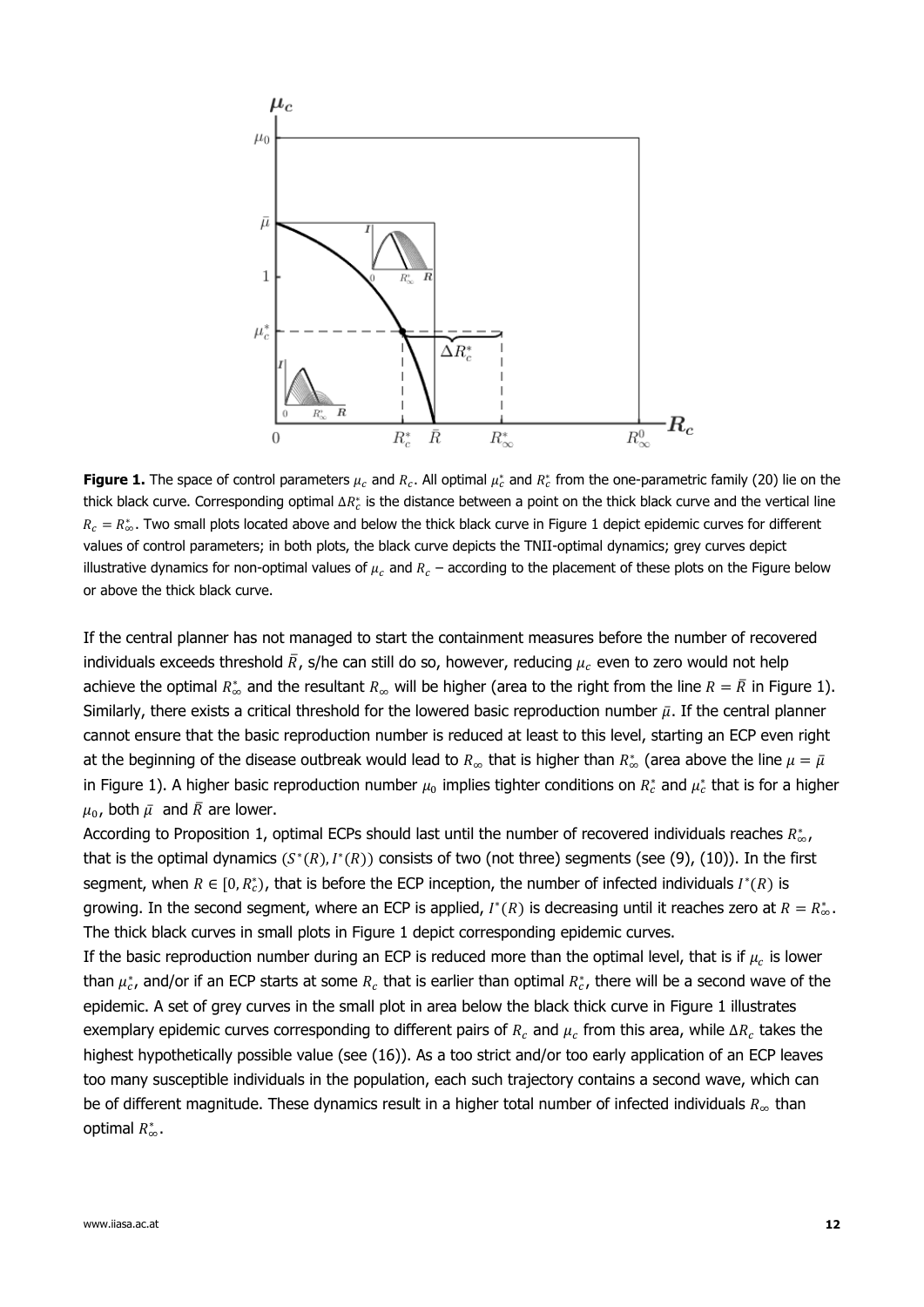If on the contrary, an ECP is less strict and/or kicks off later than prescribed by the optimal relation, the number of infected individuals will grow to higher levels than in the optimal scenario. A set of grey curves in the small plot in area above the black thick curve in Figure 1 illustrates exemplary trajectories corresponding to different pairs of  $R_c$  and  $\mu_c$  from this area, while  $\Delta R_c$  takes the highest hypothetically possible value (see [\(16\)\)](#page-8-3). In both cases  $I(R)$  overshoots  $R^*_{\infty}$  and leads to higher values of  $R_{\infty}$ .

In terms of time t, an optimal ECP should start at  $t_c^* = t(R_c^*)$  where  $t(\cdot)$  is the solution to the IVP [\(17\)](#page-9-4) (see Lemma 6). According to Proposition 1, an optimal ECP must continue until the number of recovered individuals reaches  $R^*_\infty$ , hence, the duration of such an ECP in time t is infinite:  $\Delta t_c^* = t(R^*_\infty) - t(R^*_c) = \infty$ . This contradicts our formal assumption that  $\Delta t_c^* < \infty$ . Indeed, in reality, if a reduction of the basic reproduction number is intended to be achieved through a reduction of the transmission rate, an infinitely long ECP is not viable: To decrease the transmission rate, the government implements various measures restricting contacts between people from pausing activities of different economic sectors (education, gastronomy, entertainment, etc.) to constraining mobility of people (e.g., a ban to leave homes except for certain reasons etc.). All such measures compromise people's well-being and can lead to massive economic losses, so naturally, the central planner would like them to continue for as short time as possible, and certainly not forever. The central planner therefore may wish to implement near-to-optimal measures, so as to achieve the total number of infected individuals close to the optimal one, but by means of a finite-long ECP. In the next section, we explore such near-to-optimal controls in problem [\(19\).](#page-9-3)

### <span id="page-12-0"></span>**3.2. Near-to-TNII-optimal epidemic control policies**

Consider a sufficiently small  $\varepsilon > 0$  and consider a target value  $R^{\varepsilon}_{\infty} = R^*_{\infty} + \varepsilon$ . We aim to derive an epidemic control policy that allows to reach the  $\varepsilon$ -optimal TNII value  $R_\infty^\varepsilon$  within a finite time. We are interested in nearto-optimal policies, so the deviation from the  $R^*_{\infty}$  should indeed be small. By all means, the  $\varepsilon$ -optimal level of the infected individuals cannot exceed the number of recovered individuals in case of a degenerated ECP, equal to  $R^0_\infty$  [\(13\).](#page-8-5) Note that  $R^{\varepsilon}_\infty\leq R^0_\infty$  as long as

$$
\varepsilon \le \mu_0^{-1} \big( 1 + W(-S_0 \mu_0 e^{-\mu_0}) \big) = \varepsilon^0.
$$

In what follows, we will derive ECP triples  $(R_c,\mu_c,\Delta R_c)\in\widehat\Omega$ , which ensure that  $R(t)$  reaches  $R_\infty^\varepsilon$  as  $t\to\infty$ ; we denote the control parameters of such  $\varepsilon$ -optimal ECPs as  $R_c^{\varepsilon}$ ,  $\mu_c^{\varepsilon}$ , and  $\Delta R_c^{\varepsilon}$ . Further, let us denote  $S_{\infty}^{\varepsilon} = 1$  –  $R^{\varepsilon}_{\infty} = \mu_0^{-1} - \varepsilon$ ,  $\sigma^{\varepsilon}_{\infty} = S_0/S^{\varepsilon}_{\infty}$ , and  $\mu^{\varepsilon}_{\infty} = S^{\varepsilon}_{\infty}\mu_0$ .

**Proposition 2.** Under assumptions A1 and A2, for all  $\varepsilon \in (0, \varepsilon^0]$ , an  $\varepsilon$ -optimal triple  $(R_c^{\varepsilon}, \mu_c^{\varepsilon}, \Delta R_c^{\varepsilon}) \in \widehat{\Omega}^{\varepsilon} \subset \widehat{\Omega}$ , where

$$
\widehat{\Omega}^{\varepsilon} = \left\{ (R^{\varepsilon}_{c}, \mu^{\varepsilon}_{c}, \Delta R^{\varepsilon}_{c}) : R^{\varepsilon}_{c} \in (\underline{R}^{\varepsilon}_{c}, \overline{R}^{\varepsilon}_{c}), R^{\varepsilon}_{c} \ge 0, \mu^{\varepsilon}_{c} \in [0, \overline{\mu}^{\varepsilon}_{c}), \Delta R^{\varepsilon}_{c} = \frac{R^{\varepsilon}_{\infty} \mu_{0} - \ln \sigma^{\varepsilon}_{\infty}}{\mu_{0} - \mu^{\varepsilon}_{c}} \right\},
$$
\n
$$
\frac{R^{\varepsilon}_{c}}{R^{\varepsilon}} = 1 - \Delta R^{\varepsilon}_{c} + \mu_{0}^{-1} W_{-1} \left( -\mu^{\varepsilon}_{\infty} e^{-\mu^{\varepsilon}_{\infty}} \right),
$$
\n
$$
\overline{R}^{\varepsilon}_{c} = \frac{\ln \sigma^{\varepsilon}_{\infty} - R^{\varepsilon}_{\infty} \mu^{\varepsilon}_{c}}{\mu_{0} - \mu^{\varepsilon}_{c}},
$$
\n
$$
\overline{\mu}^{\varepsilon}_{c} = (R^{\varepsilon}_{\infty})^{-1} \ln \sigma^{\varepsilon}_{\infty}.
$$

Here  $W_{-1}(\cdot)$  is the second branch of Lambert function different from the principal branch  $W(\cdot)$ ; it is defined in  $\left[-\frac{1}{2}\right]$  $\frac{1}{e}$ , 0) and takes values in (−∞,−1].

The proof of Proposition 2 can be found in the Appendix.

Proposition 2 establishes the fact that for any  $\varepsilon \in (0,\varepsilon^0]$ , one can choose values  $R_\varepsilon^\varepsilon$ ,  $\mu_\varepsilon^\varepsilon$ , and  $\Delta R_\varepsilon^\varepsilon$  from  $\widehat\Omega^\varepsilon$  and thus achieve  $R_\infty^\varepsilon=R_\infty^*+\varepsilon$ . Note that if the central planner chooses a  $R_c\geq0$  such that  $R_c\in(\underline{R}_c^\varepsilon,\bar{R}_c^\varepsilon)$  and a  $\mu_c$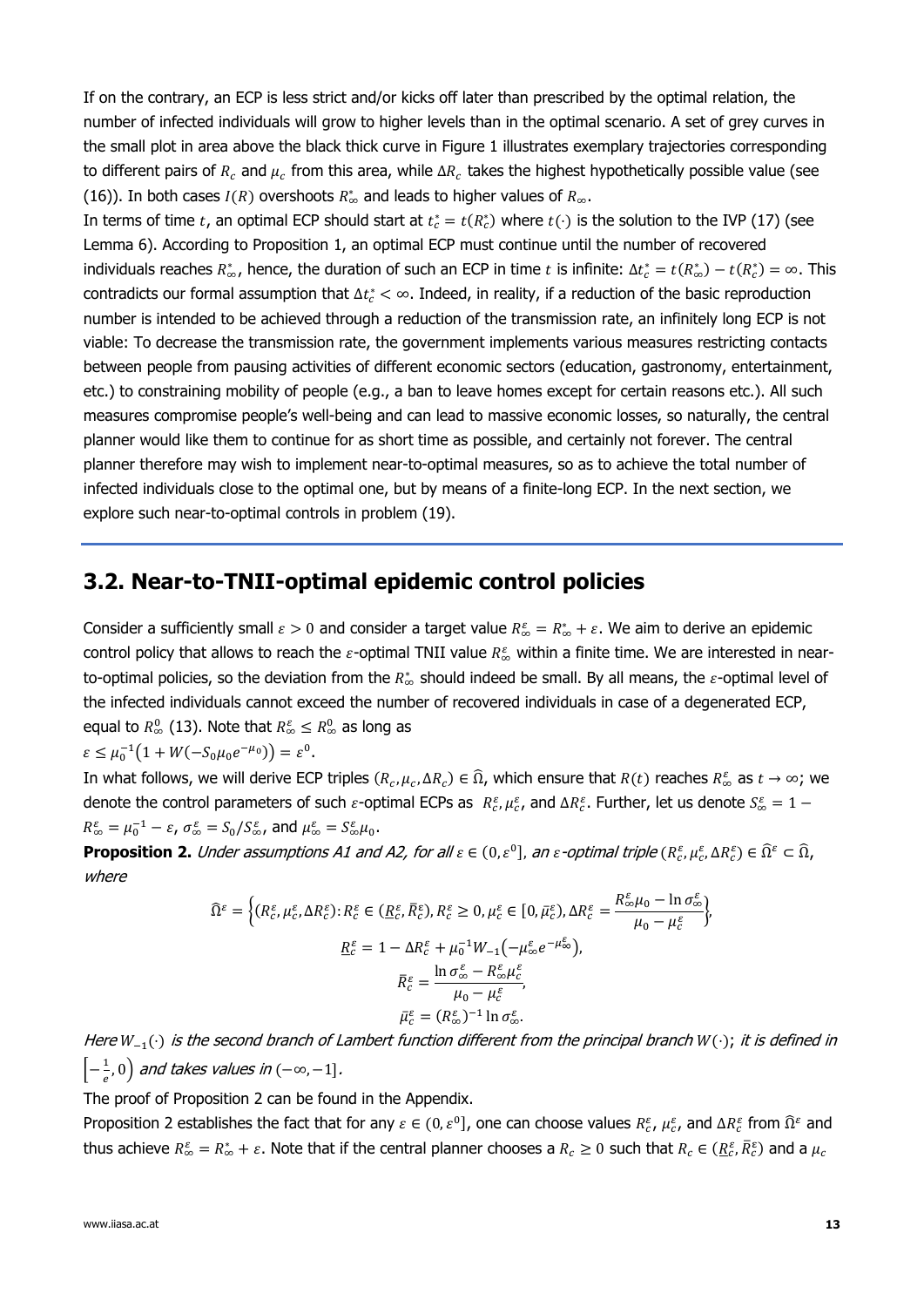such that  $\mu_c \in [0,\bar{\mu}_c^{\varepsilon})$ , but – instead of  $\Delta R_c^{\varepsilon} = \frac{R_{\infty}^{\varepsilon}\mu_0 - \ln \sigma_{\infty}^{\varepsilon}}{\mu_0 - \mu^{\varepsilon}}$  $\frac{\mu_0 - m \, \sigma_{\infty}}{\mu_0 - \mu_c^{\varepsilon}}$  – s/he takes some admissible ΔR<sub>c</sub> (i.e., ΔR<sub>c</sub> satisfying [\(16\)](#page-8-3) where  $R_c = R_c^{\varepsilon}$  and  $\mu_c = \mu_c^{\varepsilon}$ ) such that  $\Delta R_c \geq \Delta R_c^{\varepsilon}$ , the corresponding total number of the infected individuals will be  $R_{\infty} \leq R_{\infty}^* + \varepsilon$ .

For illustrative purposes, we choose  $\varepsilon = 0.1$ . Panel A in Figure 2 depicts the set of  $\varepsilon$ -optimal ECPs  $\widehat{\Omega}^{\varepsilon}$ . Any triple  $(R_c^{\varepsilon},\mu_c^{\varepsilon},\Delta R_c^{\varepsilon})$  from the presented surface delivers the  $\varepsilon$ -optimal TNII value  $R_\infty^{\varepsilon}=R_\infty^*+\varepsilon$ . As  $\Delta R_c^{\varepsilon}$  does not depend on  $R_c^{\varepsilon}$ , for a constant  $\mu_c^{\varepsilon}$ ,  $\Delta R_c^{\varepsilon}$  is constant.  $\Delta R_c^{\varepsilon}$  gets higher for higher  $\mu_c^{\varepsilon}$  with an increasing return to scale. Thus, a less strict ECP requires reaching a disproportionally larger increment of the fraction of recovered individuals in the population to exit the ECP. If the central planner chooses an ECP such that the corresponding point  $(R_c,\mu_c,\Delta R_c)$  is admissible (satisfies [\(16\)\)](#page-8-3) and lies above the  $\varepsilon$ -optimal surface, the resultant TNII value will be lower than  $R_{\infty}^{\varepsilon}$ .

Recall that the need to introduce near-to-optimal ECPs arose from the fact that the ECP that minimized the total number of infected individuals requires an infinitely long application of the optimal policy, which may be infeasible. Panels B and C in Figure 3 present trough-like shapes which illustrate the ECP duration  $\Delta t_c^{\varepsilon}$  in terms of time  $t$  (measured as the number of infectious periods) in an  $\varepsilon$ -optimal policy as a function of  $\mu_c^\varepsilon$  and  $R_c^{\varepsilon}$  and as a function of  $\mu_c^{\varepsilon}$  and  $t_c^{\varepsilon}$  correspondingly. Any triple  $(R_c^{\varepsilon},\mu_c^{\varepsilon},\Delta t_c^{\varepsilon})$  and triple  $(t_c^{\varepsilon},\mu_c^{\varepsilon},\Delta t_c^{\varepsilon})$  from the presented surfaces deliver the  $\varepsilon$ -optimal TNII value  $R^{\varepsilon}_{\infty}=R^*_{\infty}+\varepsilon$ . In these plots,  $\Delta R^{\varepsilon}_{c}$  and  $R^{\varepsilon}_{c}$  are translated into  $\Delta t_c^{\varepsilon}$  and  $t_c^{\varepsilon}$  according to Lemma 6 where  $\mu_c = \mu_c^{\varepsilon}$ ,  $t_c = t_c^{\varepsilon}$ ,  $R_c = R_c^{\varepsilon}$ ,  $\Delta R_c = \Delta R_c^{\varepsilon}$ ,  $\Delta t_c = \Delta t_c^{\varepsilon}$ . If the central planner chooses an ECP such that the corresponding points  $(R_c,\mu_c,\Delta t_c)$  and  $(t_c,\mu_c,\Delta t_c)$  are admissible and lie above the corresponding  $\varepsilon$ -optimal surfaces in Panels B and C, the resultant TNII value will be lower than  $R_\infty^\varepsilon$ . As can be seen from comparison of Panel A with Panels B and C, the translation of  $\Delta R_c^\varepsilon$  into  $\Delta t_c^\varepsilon$  on the vertical axis is non-trivial. First, it features a new dependence as  $\Delta t_c^{\varepsilon}$  depends not only on  $\mu_c^\varepsilon$ , but also on  $R_c^{\varepsilon}$ (and hence, on  $t_c^{\varepsilon}$ ). Let us first consider the dependence of  $\Delta t_c^{\varepsilon}$  on  $\mu_c^{\varepsilon}$  and  $R_c^{\varepsilon}$  depicted in Panel B. This dependence highly non-linear: Transverse sections of the trough-shaped surface in Panel B have a U shape with some relatively flat area around the minimum point. As  $\mu_c^\varepsilon$  and  $R_c^\varepsilon$  move away this minimum point and approach the boundaries of the trough-shaped surface,  $\Delta t_c^{\varepsilon}$  increases steeply and tends to the infinity. The dependence of  $\Delta t_{c}^{\varepsilon}$  on  $\mu_{c}^{\varepsilon}$  and  $t_{c}^{\varepsilon}$  depicted in Panel C has qualitatively similar.

The shortest ECP duration  $\Delta t_c^{\varepsilon}$  – in this case, equal to 2.6 infectious periods – is achieved at the edge of the trough corresponding to  $\mu_c^{\varepsilon} = 0$  (see Panel B). It requires  $R_c^{\varepsilon} = 0.34$ , which means that the ECP should be kicked off once about 1/3 of the population have already had the disease. In terms of time, it means that this policy should start in 16.7 infectious periods from the beginning of the disease outbreak (see Panel C). In this case, the eventual  $\varepsilon$ -optimal fraction of recovered is  $R^{\varepsilon}_{\infty} = 0.59$  which is less than 2/3, while minimum possible fraction of recovered that would require an infinitely long ECP is  $R^*_{\infty} = 0.49$ . Generally, if the central planner wants to minimize the duration of an ECP, s/he should wait until a sufficiently high number of individuals get the disease and recover from it, and then introduce strictest possible measures. Note that for any  $\varepsilon \in (0, \varepsilon^0]$ , line

<span id="page-13-0"></span>
$$
R_c \in [0, \bar{R}],
$$
  
\n
$$
\mu_c = \frac{\ln(S_0 \mu_0) - \mu_0 R_c}{1 - \mu_0^{-1} - R_c},
$$
  
\n
$$
\Delta R_c = \frac{\mu_0 R_{\infty}^{\varepsilon} - \ln \sigma_{\infty}^{\varepsilon}}{\mu_0 - \mu_c}
$$
\n(21)

fully belongs to  $\widehat{\Omega}^{\varepsilon}$  (see details in the Appendix). The projection of this line onto the  $R\mu$ -plane coincides with the projection of the optimal solution  $(R_c^*, \mu_c^*, \Delta R_c^*)$  (see Proposition 1 and formula [\(20\)\)](#page-10-1) onto the same plane. This means that one feasible policy for the central planner is to initiate an ECP with optimal  $\mu_c^*$  and  $R_c^*$ , however, with a duration  $\Delta R_c < \Delta R_c^*$  that is finite in time. By regulating this duration, the central planner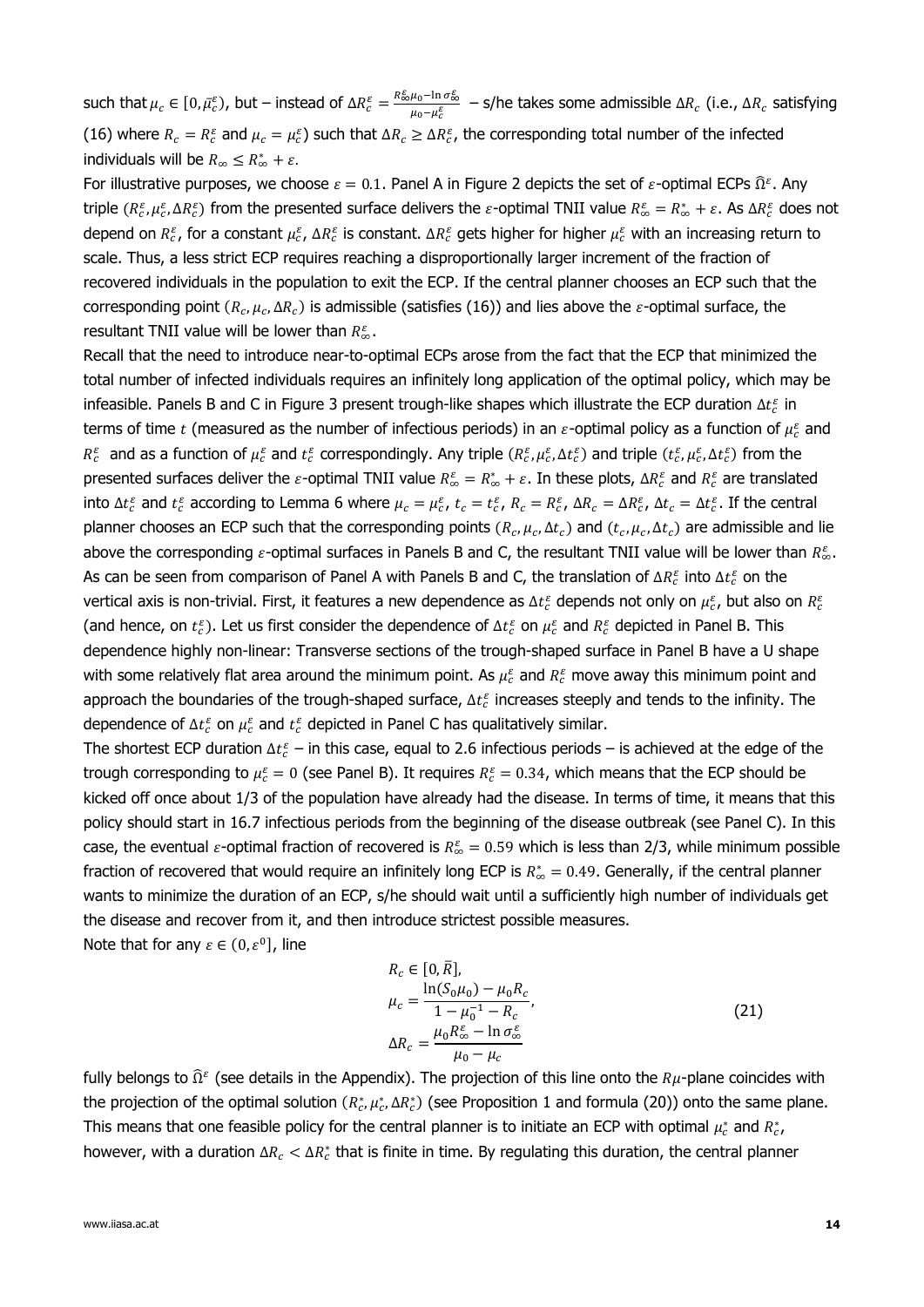would be able to adjust  $R_\infty$  and, if so desired, to bring it to a certain  $R_\infty^\varepsilon=R_\infty^*+\varepsilon$ . The relatively flat areas that we discussed above are located around this curve and this supports robustness of this policy recommendation.



**Figure 2.** Near-to-optimal solutions for  $\varepsilon = 0.1$ . The optimal TNII is  $R^*_{\infty} = 0.49$  and thus  $R^{\varepsilon}_{\infty} = 0.59$ . Panel A depicts a set of  $\varepsilon$ -optimal triples  $(R_c^\varepsilon,\mu_c^\varepsilon,\Delta R_c^\varepsilon)$ , i.e., set  $\widehat\Omega^\varepsilon$ . In Panel B, the dependence of  $\Delta t_c^\varepsilon$  on  $R_c^\varepsilon$  and  $\mu_c^\varepsilon$  is depicted. Panel C presents a dependence of  $\Delta t_c^\varepsilon$  on  $t_c^\varepsilon$  and  $\mu_c^\varepsilon$ . Black curves in all plots depict line [\(21\).](#page-13-0) In Panels B and C,  $\Delta R_c^\varepsilon$  and  $R_c^\varepsilon$  are translated into  $\Delta t_c^{\varepsilon}$  and  $t_c^{\varepsilon}$  according to Lemma 6 where  $\mu_c = \mu_c^{\varepsilon}$ ,  $t_c = t_c^{\varepsilon}$ ,  $R_c = R_c^{\varepsilon}$ ,  $\Delta R_c = \Delta R_c^{\varepsilon}$ ,  $\Delta t_c = \Delta t_c^{\varepsilon}$ .

Additionally, in Figure 3 we demonstrate some two-dimensional projections of sets presented in Figure 2 and how they change with the change of  $\varepsilon$ . (Three exemplary values of  $\varepsilon$  are used for illustraiton: 0.05; 0.1; and 0.15). The black curve depicts the projection of the optimal solution [\(20\).](#page-10-1) Clearly, the projection of near-tooptimal sets  $\widehat{\Omega}^{\varepsilon}$  onto  $R_{c}^{\varepsilon}\mu_{c}^{\varepsilon}$ -plane as well as their translation onto  $t_{c}^{\varepsilon}\mu_{c}^{\varepsilon}$ -plane expand with the increase of  $\varepsilon$ (see Panels A and C) allowing for more space for maneuvering. Simultaneously, the increase of  $\varepsilon$  allows for shorter corresponding ECP durations  $\Delta R_c^{\varepsilon}$  (see Panel B).

From Panel A we can see that lower values of  $\mu_c^{\varepsilon}$  provide broader ranges of values for the fraction of recovered at which an  $\varepsilon$ -optimal ECP should start. For example, for  $\varepsilon = 0.1$  and  $\mu_c^{\varepsilon} = 0$  this range is between 0.24 and 0.45. However, in terms of time  $t$ , this range is rather narrow, as can be seen from Panel C. In the above example,  $t_c$  ranges from 16 to 17.5 (numbers of infectious periods). This is because the translation of  $R_c$  into  $t_c$  is non-linear, especially for lower values of  $\mu_c^{\varepsilon}$ : The epidemic dynamics proceeds very fast when approaching the peak of the epidemic curve. Since lower ECP durations  $\Delta R_c^{\varepsilon}$  require lower values of  $\mu_c^{\varepsilon}$ , if the central planner wants to achieve  $R_{\infty}^{\varepsilon}$  with a shorter ECP, s/he has a rather short time period during which an ECP should kick off.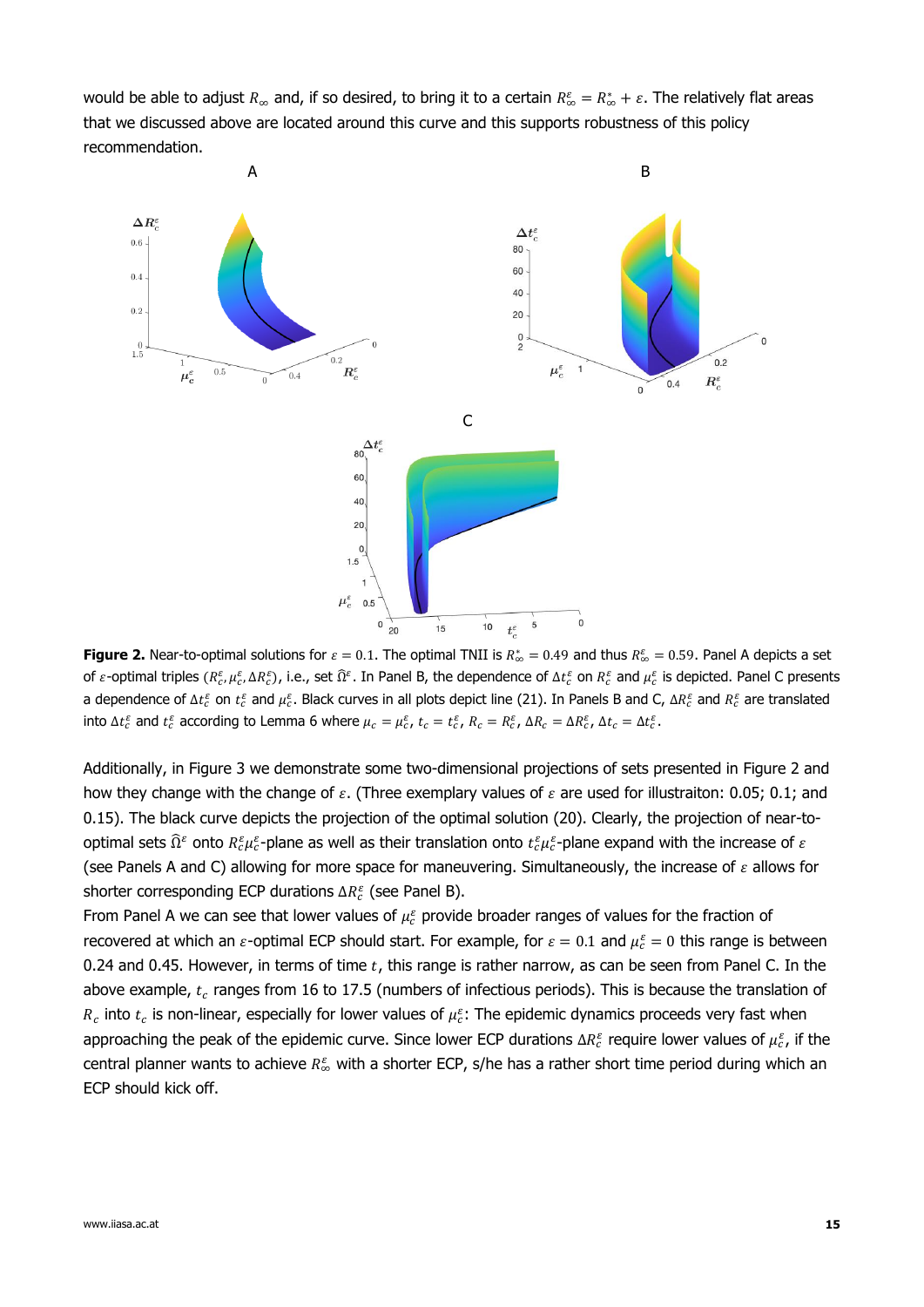

**Figure 3.** Panels A and B present orthogonal projections of  $\hat{\Omega}^{\varepsilon}$  onto  $R_{c}^{\varepsilon}\mu_{c}^{\varepsilon}$ - and  $\mu_{c}^{\varepsilon}\Delta R_{c}^{\varepsilon}$ - planes for  $\varepsilon=0.05$ ,  $\varepsilon=0.1$ ,  $\varepsilon=$ 0.15 (hatched). Panel C presents sets from Panel A where  $R_c^{\varepsilon}$  is translated into  $t_c^{\varepsilon}$ . Black line on both plots indicates corresponding orthogonal projections of the optimal solution [\(20\)](#page-10-1) ( $\varepsilon = 0$ ). Optimal  $R^*_\infty = 0.49$  and thus  $R^{0.05}_\infty = 0.54$ ,  $R_{\infty}^{0.1} = 0.59$ , and  $R_{\infty}^{0.15} = 0.64$ .

## <span id="page-15-0"></span>**4. Conclusions and discussion**

In this paper, we investigated a possibility to minimize the total number of infected individuals by applying an epidemic control policy in a compartmental epidemic model. We considered an epidemic control policy (ECP) that, starting from a certain time moment, reduces the basic reproduction number to a certain value and keeps this value constant over a certain period of time. Hence, the following three parameters are at the discretion of the central planner: the ECP inception time, the lowered basic reproduction number and the duration of the ECP. In real life, the reduction of the basic reproduction number can be achieved through various measures, for example, social distancing and pausing selected economic and social activities to reduce the rate of contacts between people as well as through progress in disease prevention. All these measures reduce the transmission rate of the disease. In the model that we analyze in this paper, we do not consider economic or other costs of these measures. We also do not discuss the feasibility of some of the policies which we consider mathematically admissible, for example, the feasibility of a significant reduction of the basic reproduction number way below 1, potentially even down to 0, and the feasibility of a very early inception of an epidemic control policy, potentially even as early as the beginning of the epidemic.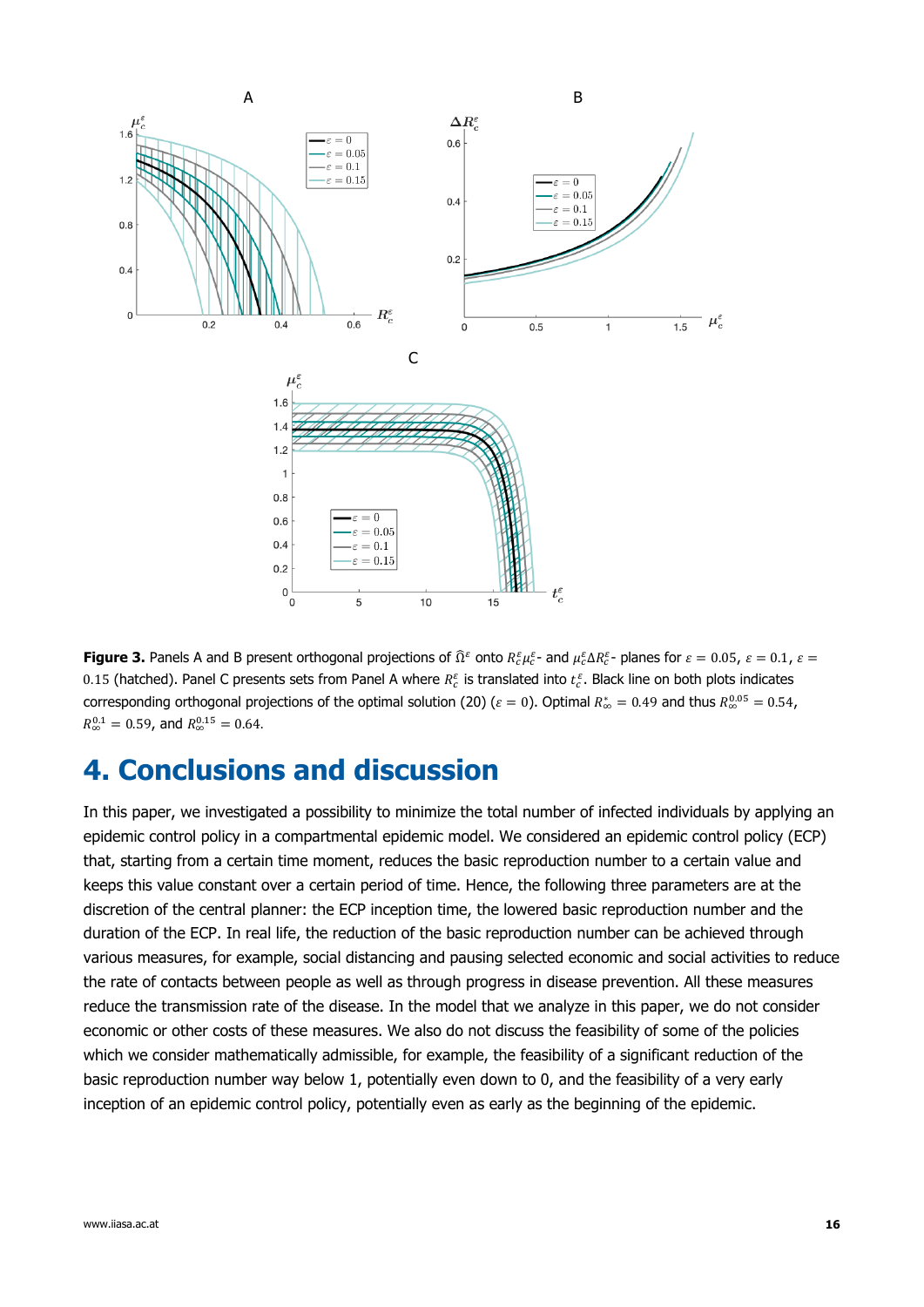Hence, our model is arguably the simplest possible model that can describe an epidemic spread. This enables its analytical treatment and the derivation of the closed-form solutions for optimal and near-to-optimal controls. We make the following conclusions.

First, we observe that the total number of infected individuals over the entire time horizon of the disease dynamics depends only on the lowered basic reproduction number and the increment in the number of recovered individuals over the period of the ECP application; it does not depend, for example, on the number of infected or recovered at the time of the ECP inception.

Second, since ECPs do not imply any costs in our model, we naturally obtain that in order to minimize the total number of infected individuals, the central planner should impose an infinitely long ECP. There is a set of optimal ECPs; each ECP from this set yields the same (minimal) total number of infected individuals. Third, ECPs from this optimal solution set are characterized by the tradeoff between the optimal lowered basic reproduction number and the optimal ECP inception time. Namely, stricter ECPs, that is ECPs with a lower value of the reduced basic reproduction number, require a later implementation time. Deviations from the set of optimal ECPs lead to higher total number of infected individuals in the model. In particular, too strict ECP and/or too early implementation later leads to a second wave of epidemic. There is no second wave if a too mild ECP is implemented and/or if an ECP is implemented too late, but in both cases, a higher level of the total number of infected individuals will be observed.

Fourth, the range of optimal lowered basic reproduction numbers and the range of optimal ECP inception times are narrower for a disease with a higher (original) basic reproduction number. This means that the more expansive is the propagation of the disease, the stricter and earlier measures are needed.

Fifth, an infinite ECP duration is likely to be infeasible in the real world; to address this problem, we derived ECPs of finite duration which are near-to-optimal, that is ECPs which lead to the total number of infected individuals that is higher than the optimal number by a small positive  $\varepsilon$ . Again, for each  $\varepsilon$  there is a set of near-to-optimal ECPs each yielding the same total number of infected individuals.

Sixth, a higher target number of infected individuals to be achieved allows for wider ranges of ECP inception times and the lowered basic reproduction numbers to choose from. Also, in this case, the ECP duration can be shorter.

Seventh, all pairs of optimal ECP inception times and lowered basic reproduction numbers belong to the set of near-to-optimal ECPs for any  $\varepsilon$ . This means that in order to achieve an  $\varepsilon$ -optimal number of recovered individuals, the central planner can always choose an optimal pair of these two parameters and then s/he only needs to determine the duration of the ECP application sufficient to reach an  $\varepsilon$ -optimal number of infected individuals. Or, put it differently, the social planner can choose a pair of optimal ECP inception time and lowered basic reproduction number and then keep this ECP for as long as it is feasible. The duration of this period will determine the number of infected individuals that will be achieved and the corresponding  $\varepsilon$ . This approach provides a robust way to ensure that the ECP duration is reasonable. Deviating from this approach contains the risk to select a pair of the other two control parameters which will require very long ECP. The model presented in this paper is indeed the simplest possible epidemic control model. Despite its simplicity, it reveals a number of interesting and non-trivial qualitative observations as discussed above. Disease-caused mortality is not included in the model which simplifies the mathematical derivations. In the presence of mortality, formulas would become much more cumbersome, however, we do not expect that the results will be qualitatively different. Another possible extension to make the model more realistic could be to consider an age-structured population in which transmission and recovery rates depend on the individual's age. This dependence has been critical in case of COVID-19. It would also be interesting to consider other objective functions, for example, a meaningful objective function could be the number of infected individuals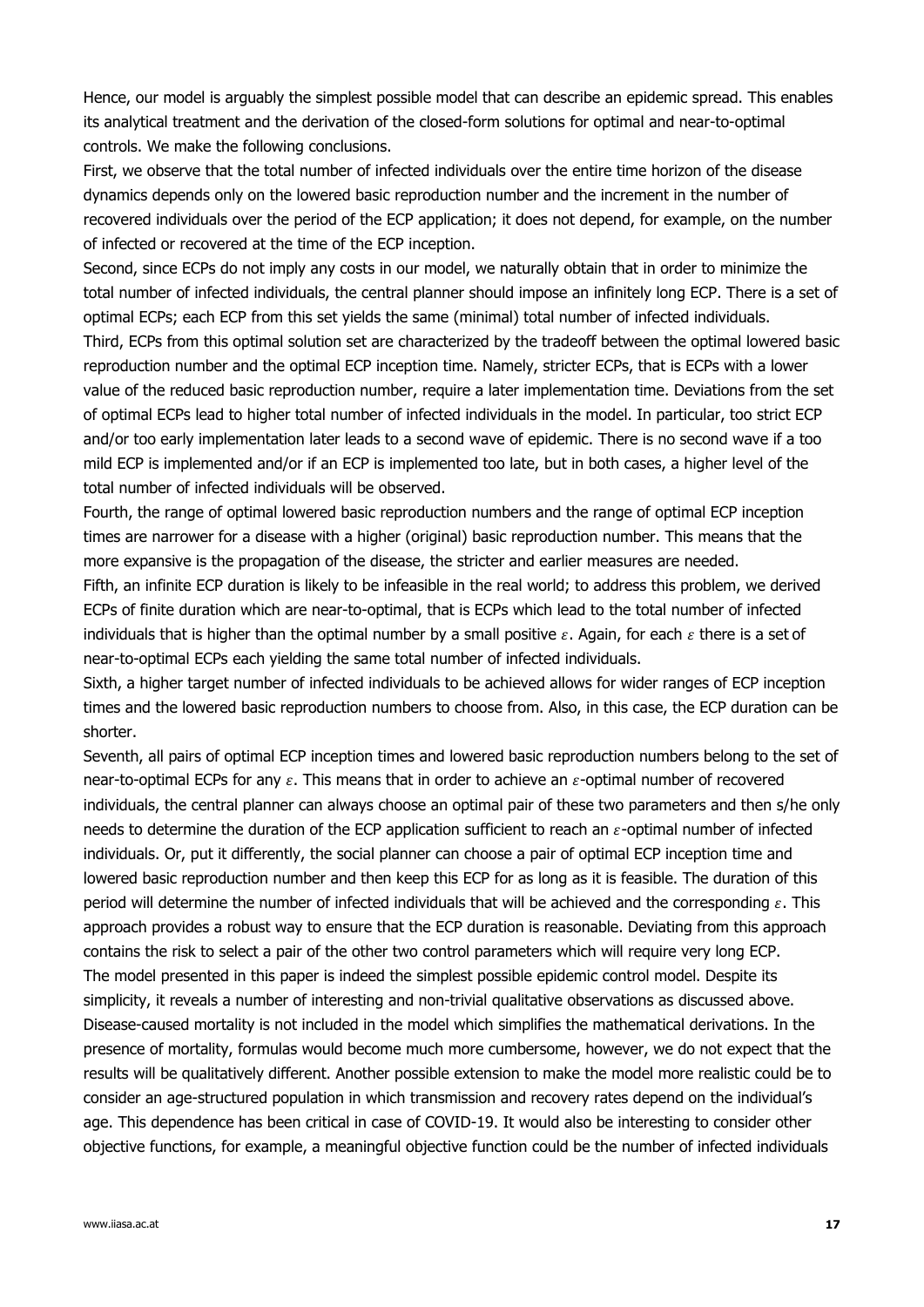at the peak of the epidemic curve. This number would characterize the maximum load on hospitals and the central planner would like to keep it well below the existing capacity. Taking into consideration costs of implementing an epidemic control policy is another very significant extension that can offer a wealth of new results. We leave some of these extensions to our next studies.

## <span id="page-17-0"></span>**References**

- Bertozzi, A.L., Franco, E., Mohler, G., Short, M.B., Sledge, D., 2020. The challenges of modeling and forecasting the spread of COVID-19. Proc. Natl. Acad. Sci. https://doi.org/10.1073/pnas.2006520117
- China population Countrymeters [WWW Document], 2020. URL https://countrymeters.info/en/China (accessed 8.22.20).
- Choisy, M., Guégan, J.-F., Rohani, P., 2007. Mathematical Modeling of Infectious Diseases Dynamics, in: Encyclopedia of Infectious Diseases. John Wiley & Sons, Ltd, pp. 379–404. https://doi.org/10.1002/9780470114209.ch22
- Corless, R.M., Gonnet, G.H., Hare, D.E.G., Jeffrey, D.J., Knuth, D.E., 1996. On the LambertW function. Adv. Comput. Math. 5, 329–359. https://doi.org/10.1007/BF02124750
- Grigorieva, E.V., Khailov, E.N., Korobeinikov, A., 2016. Optimal Control for a SIR Epidemic Model with Nonlinear Incidence Rate. Math. Model. Nat. Phenom. 11, 89–104. https://doi.org/10.1051/mmnp/201611407
- Hansen, E., Day, T., 2011. Optimal control of epidemics with limited resources. J. Math. Biol. 62, 423–451. https://doi.org/10.1007/s00285-010-0341-0
- Hethcote, H.W., 2000. The Mathematics of Infectious Diseases. SIAM Rev. 42, 599–653.
- Kermack, W.O., McKendrick, A.G., Walker, G.T., 1927. A contribution to the mathematical theory of epidemics. Proc. R. Soc. Lond. Ser. Contain. Pap. Math. Phys. Character 115, 700–721. https://doi.org/10.1098/rspa.1927.0118
- Khoshnaw, S.H.A., Mohammad, N.A., Salih, R.H., 2017. Identifying Critical Parameters in SIR Model for Spread of Disease. Open J. Model. Simul. 05, 32. https://doi.org/10.4236/ojmsi.2017.51003
- Liu, Y., Gayle, A.A., Wilder-Smith, A., Rocklöv, J., 2020. The reproductive number of COVID-19 is higher compared to SARS coronavirus. J. Travel Med. 27. https://doi.org/10.1093/jtm/taaa021
- Mandal, M., Jana, S., Nandi, S.K., Khatua, A., Adak, S., Kar, T.K., 2020. A model based study on the dynamics of COVID-19: Prediction and control. Chaos Solitons Fractals 136, 109889. https://doi.org/10.1016/j.chaos.2020.109889
- Perkins, T.A., España, G., 2020. Optimal Control of the COVID-19 Pandemic with Non-pharmaceutical Interventions. Bull. Math. Biol. 82, 118. https://doi.org/10.1007/s11538-020-00795-y
- Rowthorn, R.E., Laxminarayan, R., Gilligan, C.A., 2009. Optimal control of epidemics in metapopulations. J. R. Soc. Interface 6, 1135–1144. https://doi.org/10.1098/rsif.2008.0402
- Tsay, C., Lejarza, F., Stadtherr, M.A., Baldea, M., 2020. Modeling, state estimation, and optimal control for the US COVID-19 outbreak. Sci. Rep. 10, 10711. https://doi.org/10.1038/s41598-020-67459-8
- WHO COVID-19 Table [WWW Document], 2020. URL https://covid19.who.int/table (accessed 8.22.20).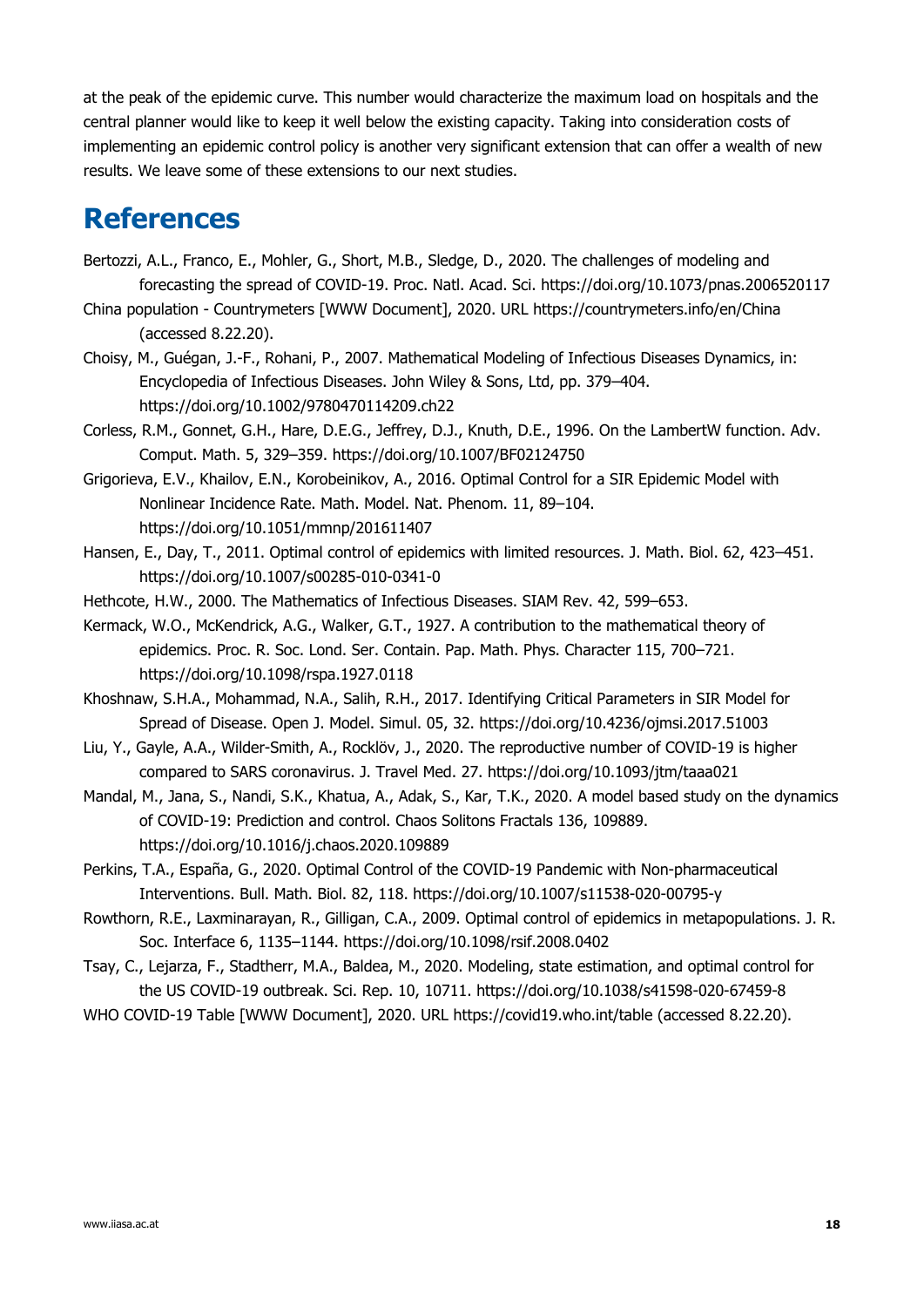## <span id="page-18-0"></span>**Appendix**

#### **Proof of Lemma 1.**

From the first and the second differential equations (DEs) of [\(2\),](#page-5-3) we obtain that

 $S(t) = S_0 e^{-\mu \int_0^t I(s) ds}$  and  $I(t) = I_0 e^{\mu \int_0^t S(s) ds - t}, t \ge 0$ .

Hence, due to assumption A1,  $S(t) > 0$  and  $I(t) > 0$ , and  $S(\cdot)$  is decreasing,  $t \ge 0$ .

Based on this, from the third DE of [\(2\)](#page-5-3) we conclude that  $R(\cdot)$  is increasing and hence  $R(t) > 0$ ,  $t > 0$ . Summing up all three DEs of [\(2\)](#page-5-3) gives  $\dot{S}(t) + \dot{I}(t) + \dot{R}(t) = 0$ , and hence  $S(t) + I(t) + R(t) = 1$ ,  $t \ge 0$ . Therefore, all phase variables are bounded and take positive values over  $(0, \infty)$ . This proves the first and second statements of Lemma 1.

Let us prove the third statement of Lemma 1. As mentioned above, all state variables of system [\(2\)](#page-5-3) are bounded from above by 1 and from below by 0. Being monotonic and continuous,  $S(\cdot)$  and  $R(\cdot)$  necessarily converge to some  $S_\infty \in [0,1)$  and  $R_\infty \in (0,1]$  as  $t \to \infty$ . Then, thanks to equality  $S(t) + I(t) + R(t) = 1$  for all  $t \in [0, \infty)$ , as  $t \to \infty$  function  $I(\cdot)$  also converges to some  $I_\infty \in [0,1]$ . As point  $(S_\infty, I_\infty, R_\infty)$  must be an equilibrium point, we conclude that  $I_\infty = 0$  and then  $S_\infty = 1 - R_\infty$ . The third statement of Lemma 1 is proven.

#### **Proof of Lemma 2.**

Consider [\(5\)](#page-6-2) over  $[0, \infty)$ , whose first- and second-order derivatives are as follows:

$$
I'(R) = -1 + \mu S_0 e^{-\mu R}, \qquad I''(R) = -\mu^2 S_0 e^{-\mu R} < 0.
$$

Obviously,  $I(\cdot)$  is strictly concave, and  $R^* = \mu^{-1} \ln S_0 \mu > 0$  is the unique maximum point of function  $I(\cdot)$ . Hence,  $I(\cdot)$  is increasing over  $[0, R^*)$  and decreasing over  $(R^*, \infty)$ . Since  $I(0) > 0$ ,  $I(R^*) > 0$  and  $I(R) \to -\infty$  as  $R \to \infty$ , there exists a unique root  $R_\infty > R^* > 0$  of equation  $I(R) = 0$  over  $R \in [0, \infty)$ , and  $I(R) > 0$  for  $R \in$  $[0, R_{\infty})$  and  $I(R) < 0$  for  $R > R_{\infty}$ . The value  $R_{\infty}$  coincides with the one from Lemma 1 thanks to the established connection between systems [\(2\)](#page-5-3) and [\(3\).](#page-6-1)

#### **Proof of Lemma 3.**

The one-to-one correspondence between solutions of IVPs [\(2\)](#page-5-3) and [\(3\),](#page-6-1) presented in the first two statements of Lemma 3, will be proven if mapping  $t \to R$  is proven to be a diffeomorphism. Let us prove this. Substituting [\(5\)](#page-6-2) in the equation of IVP [\(2\),](#page-5-3) we obtain a Cauchy problem, whose solution defines mapping  $t \to R$ :

$$
\dot{R}(t) = 1 - R(t) - S_0 e^{-\mu R(t)}, \qquad R(0) = 0.
$$

A simple analysis of the right-hand side of this equation leads to the result that  $t \to R$  is a strictly increasing smooth function, and if  $t \to \infty$  then  $R \to R_\infty$ . Hence, mapping  $t \to R$  has a smooth inverse, provided by the corresponding Cauchy problem

$$
\dot{t}(R) = (1 - R - S_0 e^{-\mu R})^{-1}, \qquad t(0) = 0,
$$

and, therefore, it is a diffeomorphism.

#### **Proof of Lemma 4.**

To analyze system [\(2\)](#page-5-3) under [\(7\),](#page-7-1) we consider three consequent IVPs of type (2) over intervals  $t \in [0,t_c)$ ,  $t \in$  $[t_c, t_c + \Delta t_c)$ , and  $t \in [t_c + \Delta t_c, \infty)$  respectively, each of which with a constant  $\mu$  as specified in [\(7\)](#page-7-1) and an appropriate initial condition to guarantee a continuous conjunction of the solution parts. All three IVPs are analogous to [\(2\)](#page-5-3) and thus their combined solution has all properties of system [\(2\)](#page-5-3) established in Lemma 1.

#### **Proof of Lemma 5.**

Obviously, after substitution of [\(9\)](#page-8-1) into [\(10\),](#page-8-0) over each of the three segments  $[0,R_c)$ ,  $[R_c,R_c+\Delta R_c)$  and  $[R_c + \Delta R_c, R_\infty)$  function  $I(\cdot)$  has the same behavior as function  $I(\cdot)$  from Lemma 2, namely, it is strictly concave and tends to minus infinity as  $R \to \infty$  (see proof of Lemma 2). Therefore, analogously to Lemma 2, relations [\(11\)](#page-8-2) ensure that there exists unique value  $R_\infty > R_c + \Delta R_c$  such that  $I(R_\infty) = 0$ , and  $I(R) > 0$ ,  $R \in$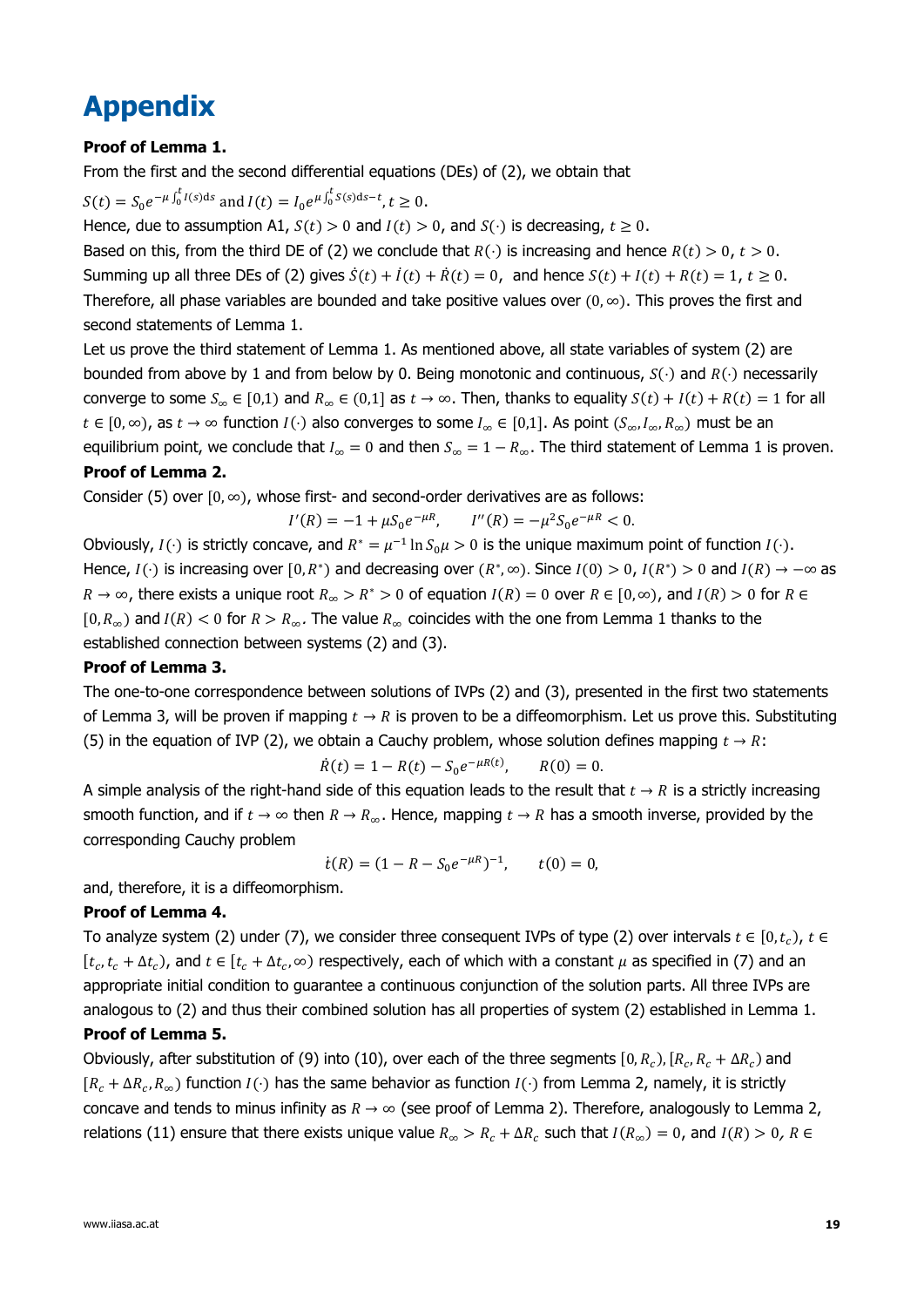$[0, R_{\infty})$  and  $I(R) < 0$ ,  $R \in (R_{\infty}, \infty)$ . The value  $R_{\infty}$  coincides with the one from Lemma 4 thanks to the established connection between systems [\(2\)](#page-5-3) and [\(3\).](#page-6-1)

#### **Proof of Lemma 6.**

The proof of Lemma 6 is fully analogous to the proof of Lemma 3.

#### **Proof of Proposition 1.**

The objective function  $(\mu_0 - \mu_c)\Delta R_c$  has no local extremum in  $\widehat{\Omega}$  and, hence, it achieves it supremum at one of its boundaries. As function  $(\mu_0 - \mu_c)\Delta R_c$  is strictly increasing in  $\Delta R_c$ , it achieves its supremum at the right boundary of the last inequality in [\(19\),](#page-9-3) that is:

<span id="page-19-0"></span>
$$
\Delta R_c = 1 + \mu_c^{-1} W \left( -S_0 \mu_c e^{-\mu_c} e^{-(\mu_0 - \mu_c) R_c} \right) - R_c.
$$
 (22)

Substituting [\(22\)](#page-19-0) into the objective function  $(\mu_0 - \mu_c) \Delta R_c$ , we obtain its representation as a function of  $\mu_c$  and  $R_c$  as follows:

$$
F(R_c, \mu_c) = (\mu_0 - \mu_c)(1 + \mu_c^{-1}W(-S_0\mu_c e^{-\mu_c}e^{-(\mu_0 - \mu_c)R_c}) - R_c),
$$
 (23)

which is to be maximized subject to [\(14\)](#page-8-6) and [\(15\).](#page-8-7)

This maximization problem has a solution either at a stationary point of  $F(\cdot, \cdot)$  or at the boundary of the domain in  $R^2$  defined by [\(14\)](#page-8-6) and [\(15\).](#page-8-7)

First, let us look for and analyze stationary points of  $F(\cdot,\cdot)$ . Consider the case of  $\mu_c = 0$ . Then function [\(23\)](#page-19-1) takes the form

$$
F(R_c, 0) = \mu_0 (1 - S_0 e^{-\mu_0 R_c} - R_c).
$$

Obviously, it is strictly concave in  $R_c$  and has a unique positive maximum point

<span id="page-19-1"></span>
$$
\bar{R} = \mu_0^{-1} \ln S_0 \mu_0.
$$

Let us prove that  $\bar{R} < 1 + \mu_0^{-1}W(-S_0\mu_0 e^{-\mu_0})$ . The following inequality is true:

$$
-1 < W(-S_0\mu_0 e^{-\mu_0}) < 0.
$$

Then

 $1 < -\frac{1}{\sqrt{1 - \frac{1}{2}}\sqrt{1 - \frac{1}{2}}\sqrt{1 - \frac{1}{2}}\sqrt{1 - \frac{1}{2}}\sqrt{1 - \frac{1}{2}}\sqrt{1 - \frac{1}{2}}\sqrt{1 - \frac{1}{2}}\sqrt{1 - \frac{1}{2}}\sqrt{1 - \frac{1}{2}}\sqrt{1 - \frac{1}{2}}\sqrt{1 - \frac{1}{2}}\sqrt{1 - \frac{1}{2}}\sqrt{1 - \frac{1}{2}}\sqrt{1 - \frac{1}{2}}\sqrt{1 - \frac{1}{2}}\sqrt{1 - \frac{1}{2}}\sqrt{1 - \frac{1}{2}}\sqrt{1 - \frac{$  $\frac{1}{W(-S_0\mu_0e^{-\mu_0})}$  ⇔  $S_0\mu_0 < e^{\mu_0} \frac{-S_0\mu_0e^{-\mu_0}}{W(-S_0\mu_0e^{-\mu_0})}$  $\frac{-s_0\mu_0e^{-\mu_0}}{W(-s_0\mu_0e^{-\mu_0})}$ .

Employing the definition of the Lambert function, we further simplify this to the following  $S_0 \mu_0 < e^{\mu_0 + W(-S_0 \mu_0 e^{-\mu_0})}.$ 

Taking the logarithm, we obtain

$$
\ln S_0 \mu_0 < \mu_0 + W(-S_0 \mu_0 e^{-\mu_0}) \Leftrightarrow
$$
\n
$$
\bar{R} = \mu_0^{-1} \ln S_0 \mu_0 < 1 + \mu_0^{-1} W(-S_0 \mu_0 e^{-\mu_0}).
$$

Thus,  $\bar{R}$  satisfies inequalities [\(14\).](#page-8-6) Let us calculate the value of the objective function:

$$
F(\bar{R},0) = \mu_0 - 1 - \ln S_0 \mu_0 > 0.
$$

Now let us consider the case of  $\mu_c > 0$ . We calculate the first-order derivatives of  $F(\cdot, \cdot)$  as follows:

$$
F'_{R_c}(R_c,\mu_c)=-\frac{(\mu_0-\mu_c)(W(-S_0\mu_c e^{-\mu_c}e^{-(\mu_0-\mu_c)R_c})\mu_0+\mu_c)}{\mu_c(1+W(-S_0\mu_c e^{-\mu_c}e^{-(\mu_0-\mu_c)R_c}))},
$$

and

$$
F'_{\mu_c}(R_c, \mu_c) = -\frac{(-R_c\mu_c + W(-S_0\mu_c e^{-\mu_c}e^{-(\mu_0-\mu_c)R_c}) + \mu_c)(W(-S_0\mu_c e^{-\mu_c}e^{-(\mu_0-\mu_c)R_c})\mu_0 + \mu_c)}{\mu_c^2(1 + W(-S_0\mu_c e^{-\mu_c}e^{-(\mu_0-\mu_c)R_c}))}.
$$

The following one-parametric family  $(R_c^*, \mu_c^*)$ :

<span id="page-19-2"></span>
$$
\mu_c^* = \frac{\ln(S_0 \mu_0) - \mu_0 R_c^*}{1 - \mu_0^{-1} - R_c^*}.
$$
\n(24)

Solves the system of equations  $F'_{R_c}(R_c,\mu_c) = 0$ ,  $F'_{\mu_c}(R_c,\mu_c) = 0$ .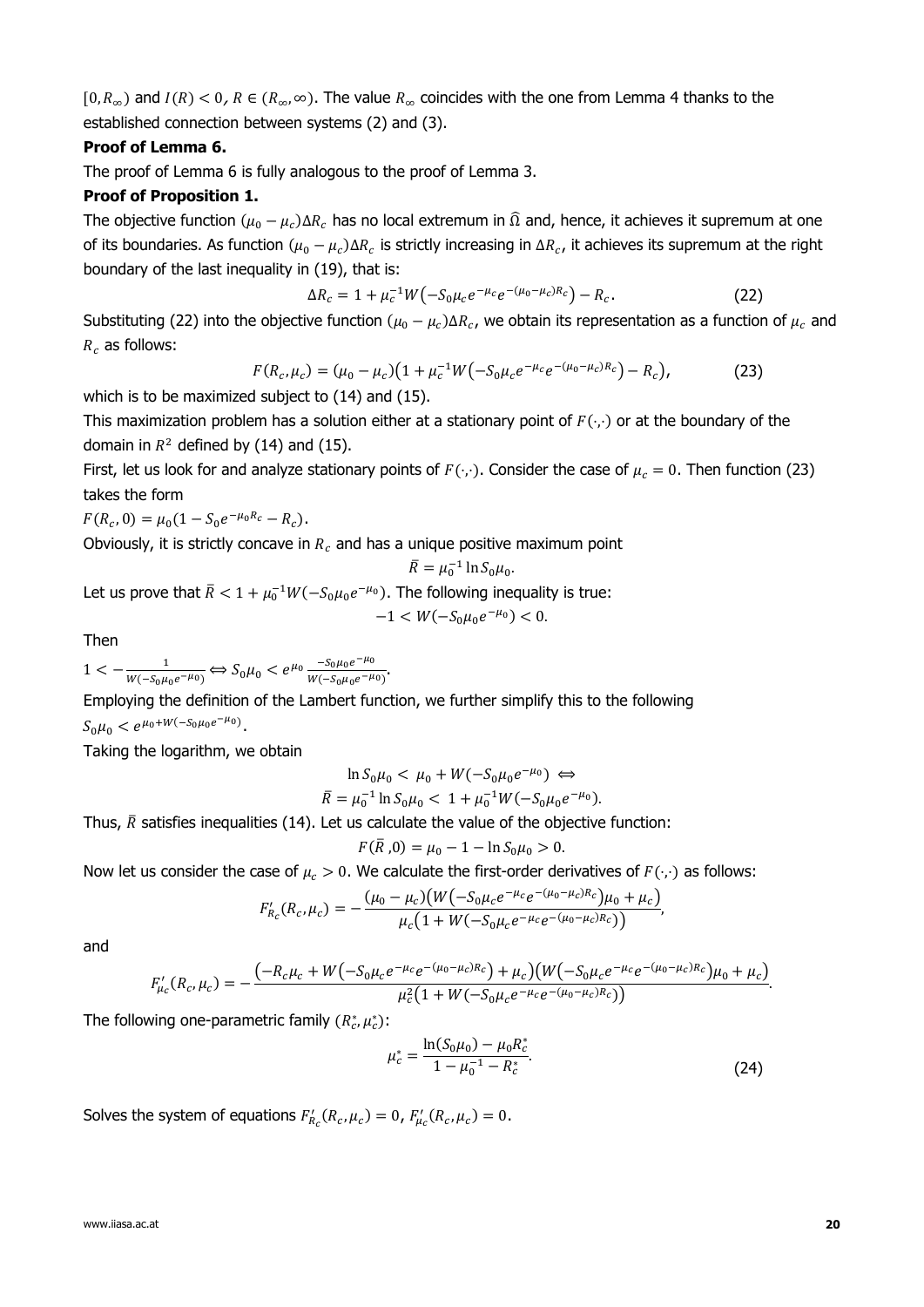It is easy to show that  $\mu_c^* \geq 0$  only for  $R_c^* \in [0,\bar{R}]$ . Note that if  $R_c^* = \bar{R}$  then  $\mu_c^* = 0$ , which coincides with the case considered above. Also  $\mu_c^*$  is decreasing in  $R_c^*$  and if  $R_c^* = 0$ , then  $\mu_c^* = \frac{\ln(S_0 \mu_0)}{1 - \mu_0 - 1}$  $\frac{\ln(30\mu_0)}{1-\mu_0^{-1}} < \mu_0$ . Thus, family [\(24\),](#page-19-2)  $R_c^* \in [0,\bar{R}]$ , satisfies inequalities [\(14\),](#page-8-6) [\(15\).](#page-8-7) Let us calculate

$$
F(R_c^*, \mu_c^*) = (\mu_0 - \mu_c^*) \big( 1 + W \big( -S_0 \mu_c^* e^{-\mu_c^*} e^{-(\mu_0 - \mu_c^*) R_c^*} \big) - R_c^* \big) \equiv \mu_0 - 1 - \ln S_0 \mu_0 > 0.
$$

Let us now find the maximal value of  $F(\cdot,\cdot)$  at the boundaries of inequalities [\(14\),](#page-8-6) [\(15\).](#page-8-7) The case of  $\mu_c = 0$ was considered above. Let us consider the case of  $R_c = 0$ ,  $\mu_c \in (0, \mu_0]$ . The stationary points of function  $F(0, \cdot)$ in this case are solutions to equation

$$
F'_{\mu_c}(0,\mu_c) = -\frac{(W(-S_0\mu_c e^{-\mu_c}) + \mu_c)(W(-S_0\mu_c e^{-\mu_c})\mu_0 + \mu_c)}{\mu_c^2(1 + W(-S_0\mu_c e^{-\mu_c}))} = 0.
$$

There exists a unique stationary point  $\bar{\mu}_c = \frac{\ln(S_0 \mu_0)}{1 - \mu^{-1}}$  $\frac{n(s_0\mu_0)}{1-\mu_0^{-1}}$ . This point coincides with the case above, where  $\mu_c^* = \bar{\mu}_c$ and  $R_c^* = 0$ . Hence,  $F(0, \bar{\mu}_c) = \mu_0 - 1 - \ln S_0 \mu_0$ .

In the remaining cases of  $R_c \in [0, 1 + \mu_0^{-1}W(-S_0\mu_0 e^{-\mu_0}))$ ,  $\mu_c = \mu_0$  and  $R_c = 1 + \mu_0^{-1}W(-S_0\mu_0 e^{-\mu_0})$ ,  $\mu_c \in$  $(0, \mu_0]$ , the value of  $F(\cdot, \cdot)$  is zero and, therefore, these pairs are not optimal.

Thus, the solution to the maximization problem [\(19\)](#page-9-3) is  $(R_c^*, \mu_c^*)$ ,  $R_c^* \in [0, \bar{R}]$ .

Substituting [\(24\)](#page-19-2) into [\(22\),](#page-19-0) we obtain

$$
\Delta R_c^* = 1 + (\mu_c^*)^{-1} W \left( -S_0 \mu_c^* e^{-\mu_c^*} e^{-(\mu_0 - \mu_c^*) R_c^*} \right) - R_c^* = 1 - \mu_0^{-1} - R_c^*
$$

and finally,  $R_{\infty}^{*} = R_{c}^{*} + \Delta R_{c}^{*} = 1 - \mu_{0}^{-1}$ .

#### **Proof of Proposition 2.**

From formula [\(12\),](#page-8-4) where  $R_{\infty} = R_{\infty}^{\varepsilon}$ , we immediately obtain

<span id="page-20-0"></span>
$$
\Delta R_c^{\varepsilon} = \frac{R_{\infty}^{\varepsilon} \mu_0 - \ln \sigma_{\infty}^{\varepsilon}}{\mu_0 - \mu_c^{\varepsilon}} > 0.
$$
 (25)

Then the set  $\widehat{\Omega}^{\varepsilon}$  of all triples  $(R_c^{\varepsilon}, \mu_c^{\varepsilon}, \Delta R_c^{\varepsilon})$  is defined by [\(14\)](#page-8-6)[-\(16\),](#page-8-3) where  $(R_c, \mu_c, \Delta R_c) = (R_c^{\varepsilon}, \mu_c^{\varepsilon}, \Delta R_c^{\varepsilon})$  and [\(25\).](#page-20-0) Substituting [\(25\)](#page-20-0) in [\(16\),](#page-8-3) we obtain.

$$
\frac{R_{\infty}^{\varepsilon}\mu_{0}-\ln\sigma_{\infty}^{\varepsilon}}{\mu_{0}-\mu_{\varepsilon}^{\varepsilon}}<1+(\mu_{c}^{\varepsilon})^{-1}W\big(-S_{0}\mu_{c}^{\varepsilon}e^{-\mu_{c}^{\varepsilon}}e^{-(\mu_{0}-\mu_{c}^{\varepsilon})R_{c}^{\varepsilon}}\big)-R_{c}^{\varepsilon}
$$

Denote

$$
G(R_c^{\varepsilon}, \mu_c^{\varepsilon}) = 1 + (\mu_c^{\varepsilon})^{-1} W\bigl(-S_0\mu_c^{\varepsilon}e^{-\mu_c^{\varepsilon}}e^{-(\mu_0-\mu_c^{\varepsilon})R_c^{\varepsilon}}\bigr) - R_c^{\varepsilon} - \frac{R_{\infty}^{\varepsilon}\mu_0 - \ln \sigma_{\infty}^{\varepsilon}}{\mu_0 - \mu_c^{\varepsilon}}.
$$

Then inequalities  $G(R_{c}^{\varepsilon}, \mu_{c}^{\varepsilon}) > 0$ , [\(14\),](#page-8-6) and [\(15\)](#page-8-7) define set  $\widehat{\Omega}^{\varepsilon}$ . As long as  $\mu_c^{\varepsilon} \in [0, \bar{\mu}_c^{\varepsilon})$ , equation  $G(R_c^{\varepsilon}, \mu_c^{\varepsilon}) = 0$  has two solutions:  $R_c^{\varepsilon} = \underline{R}_c^{\varepsilon}$  and  $R_c^{\varepsilon} = \overline{R}_c^{\varepsilon}$ . The derivative becomes:

$$
G'_{R_c^{\varepsilon}}(R_c^{\varepsilon}, \mu_c^{\varepsilon}) = -\frac{\left(W\left(-S_0\mu_c^{\varepsilon}e^{-\mu_c^{\varepsilon}}e^{-(\mu_0-\mu_c^{\varepsilon})R_c^{\varepsilon}}\right)\mu_0 + \mu_c^{\varepsilon}}{\mu_c^{\varepsilon}\left(1 + W\left(-S_0\mu_c^{\varepsilon}e^{-\mu_c^{\varepsilon}}e^{-(\mu_0-\mu_c^{\varepsilon})R_c^{\varepsilon}}\right)\right)}
$$

The solution to equation  $G'_{R_c^{\mathcal{E}}}(R_c^{\mathcal{E}},\mu_c^{\mathcal{E}})=0$  is the following one-parametric family:

<span id="page-20-1"></span>
$$
\mu_c^{\varepsilon} = \frac{\ln(S_0 \mu_0) - \mu_0 R_c^{\varepsilon}}{1 - \mu_0^{-1} - R_c^{\varepsilon}}, R_c^{\varepsilon} \in [0, \bar{R}].
$$
\n(26)

It coincides with formula [\(24\).](#page-19-2)